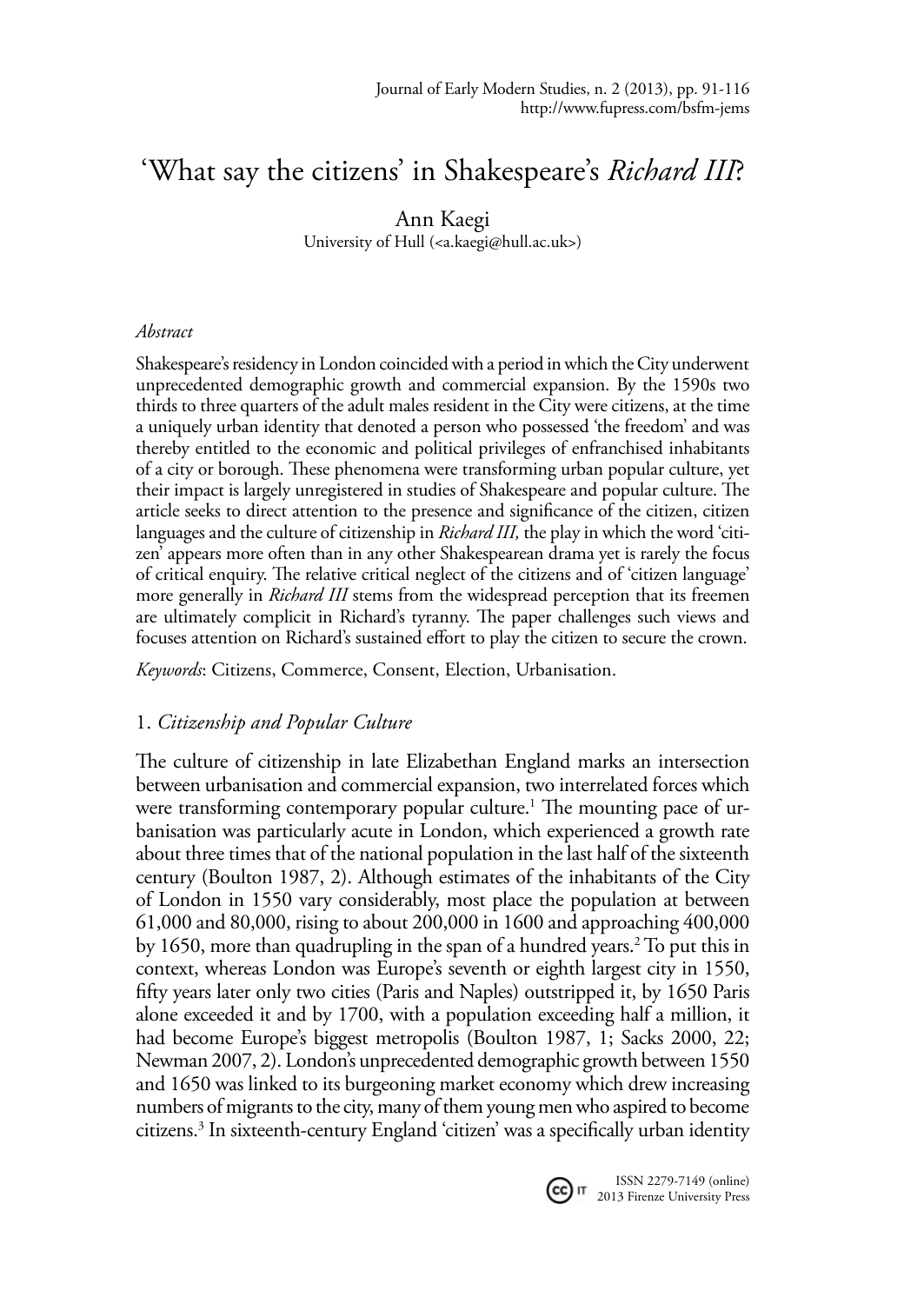and denoted someone who had been admitted to 'the freedom' and was entitled to the economic and political rights and privileges of enfranchised inhabitants of an incorporated city or borough. By stipulating that all freemen 'be of some mystery or trade', the charter granted to London by Edward II in 1319 effectively ensured that the prescribed route to the civic franchise was via membership of one of the city's corporate organisations – its trade and craft companies or 'guilds' – and that only guild members would exercise political power in the city (see Rappaport 1989, 31-35). Consequently, virtually all London citizens were also guild members, the two identities being so closely entwined as to be virtually inseparable with the two oaths of admission frequently being sworn in separate ceremonies on the same day.4 Given the duplex nature of early modern citizenship, the urban freeman of the 1590s is perhaps best understood as a 'corporate citizen' and the freedom as a form 'corporate citizenship'.5

Steve Rappaport has described the freedom as 'the most important criterion upon which was based the distribution of urban privileges in the sixteenth century' (1989, 29; see also Selwood 2010, 39). Shakespeare, however, was unlikely to have benefited from those privileges during his time in London (see also J.M. Archer 2005, 1). London-born sons of freemen were entitled to apply for company membership and thereby citizenship by inheritance (or 'patrimony'), some obtained it through marriage to a freeman's widow or daughter, others purchased it by paying a fine in a process known as 'freed by redemption', and a few were granted it through city or royal patronage, but of the various routes to corporate citizenship completion of a lengthy apprenticeship in London was by far the most common.6 As a married adult migrant to London, Shakespeare was ineligible for the first and second, appears not to have resorted to the third, been a recipient of the fourth or pursued the fifth. In time he would purchase a coat of arms, style himself a gentleman, become one of the 'King's Men' and be expected to wear royal livery on ceremonial occasions, yet in London he remained a 'foreigner', as adult English migrants from beyond the City were termed (overseas immigrants were 'aliens' or 'strangers').7 Whether his outsider status influenced how Shakespeare viewed the emerging culture of citizenship in the capital we can only speculate; however, not being a freeman of the City no more prevented him from writing about citizens than his not being a king prevented him from writing about monarchs. As Shakespeare's status as a foreigner in London illustrates, citizens could be said to constitute 'a privileged group'8 in that they possessed economic and political rights and privileges from which strangers, foreigners, non-free Englishmen and the overwhelming preponderance of women were excluded. Yet as an estimated two thirds to three quarters of the male population of the City of London in the 1590s were citizens and enjoyed the privileges of the freedom, the culture of citizenship was also an integral part of urban popular culture in London by the close of the sixteenth century.<sup>9</sup> An examination of Shakespeare and popular culture must therefore include some consideration of the impact on his writing of the increasingly self-conscious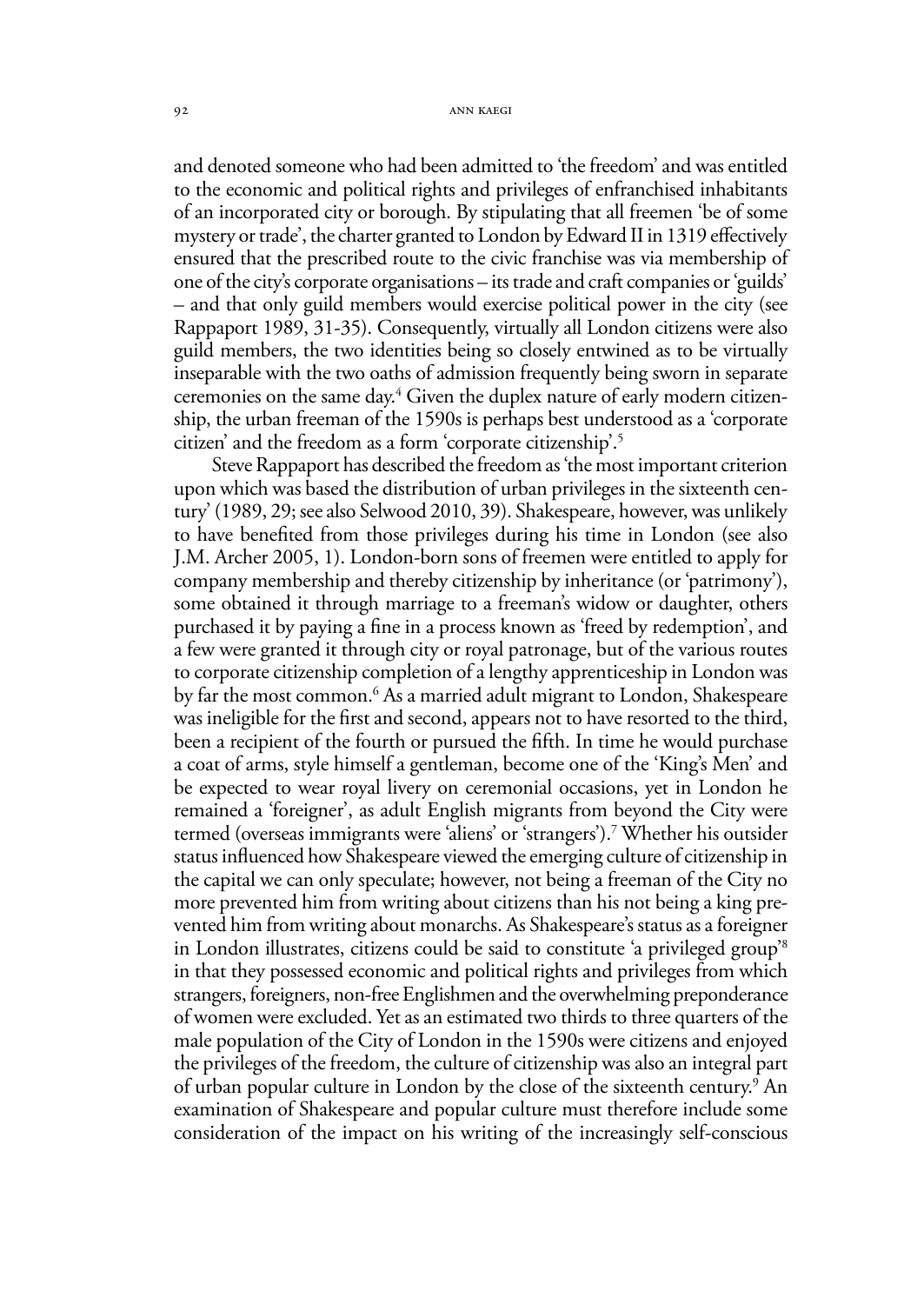and assertive culture of citizenship within the rapidly expanding metropolis in which he resided for much of his life and his plays were chiefly staged.<sup>10</sup>

*Richard III* may seem an odd choice of play for such a study. Asked to nominate the Shakespearean drama in which the word 'citizen', in its singular and plural forms, appears most frequently in the dialogue how many would answer *Richard III* (c. 1592)?<sup>11</sup> Yet it occurs nearly twice as often in this English history play (eleven occurrences in total) as it does in *Coriolanus* (the play with the second highest number of occurrences at six) and over five times as often as in *Julius Caesar* (two), a pair of plays set at the time of the Roman republic which turn on highly charged encounters between members of the governing elite and citizens of Rome. A survey of criticism would suggest that the lexical prevalence of citizens in *Richard III* is a statistical aberration, for while commentary on the citizens in the two Roman plays is commonplace those in *Richard III* typically receive only glancing attention despite the fact that key members of the ruling elite make a determined effort to sway the political sympathies of citizens at a crucial moment in *Richard III* as they do in *Julius Caesar* and *Coriolanus*, and like their counterparts in *Coriolanus* the citizens in *Richard III*  participate in a process of popular election. However the outcome of popular political participation in *Richard III* appears, at first glance, to be the inverse of that in *Coriolanus*, for whereas Rome's citizens eventually block Coriolanus's nomination as consul and their tribunes secure his exile,<sup>12</sup> the initial refusal by London's citizens to proclaim Richard 'England's royal King' (3.7.18) is subsequently overturned by their mayor in the first quarto version and by the mayor and his companions in the First Folio text.<sup>13</sup> The comparative critical neglect of the citizens and of 'citizen language'14 more generally in *Richard III* stems from the widespread perception that its freemen are meek at best and at worst ultimately complicit in Richard's tyranny. The view that London's citizens are marginal players in the drama of state and the play of history in *Richard III* has distracted attention from Shakespeare's broader engagement with citizen culture and discourse, which this paper will argue is much more extensive in *Richard III*  than is generally recognised. Shakespeare's Richard of Gloucester commits his first major political blunder when he miscalculates the willingness of London's citizens to endorse his succession to the throne. A similar underestimation of the extent to which the emergent civic culture of 1590s London permeates the drama and inflects Richard's speech is commonplace in critical commentaries on *Richard III*. 15 The growing body of research on urbanisation and commercial exchange in early modern England makes this a timely moment to reappraise the intersection of citizens with history in Shakespeare's play.

### 2. *Political Capital*

*Richard III* is set predominantly in the City of London and its immediate environs, and the relationship between the City and the crown, citizens and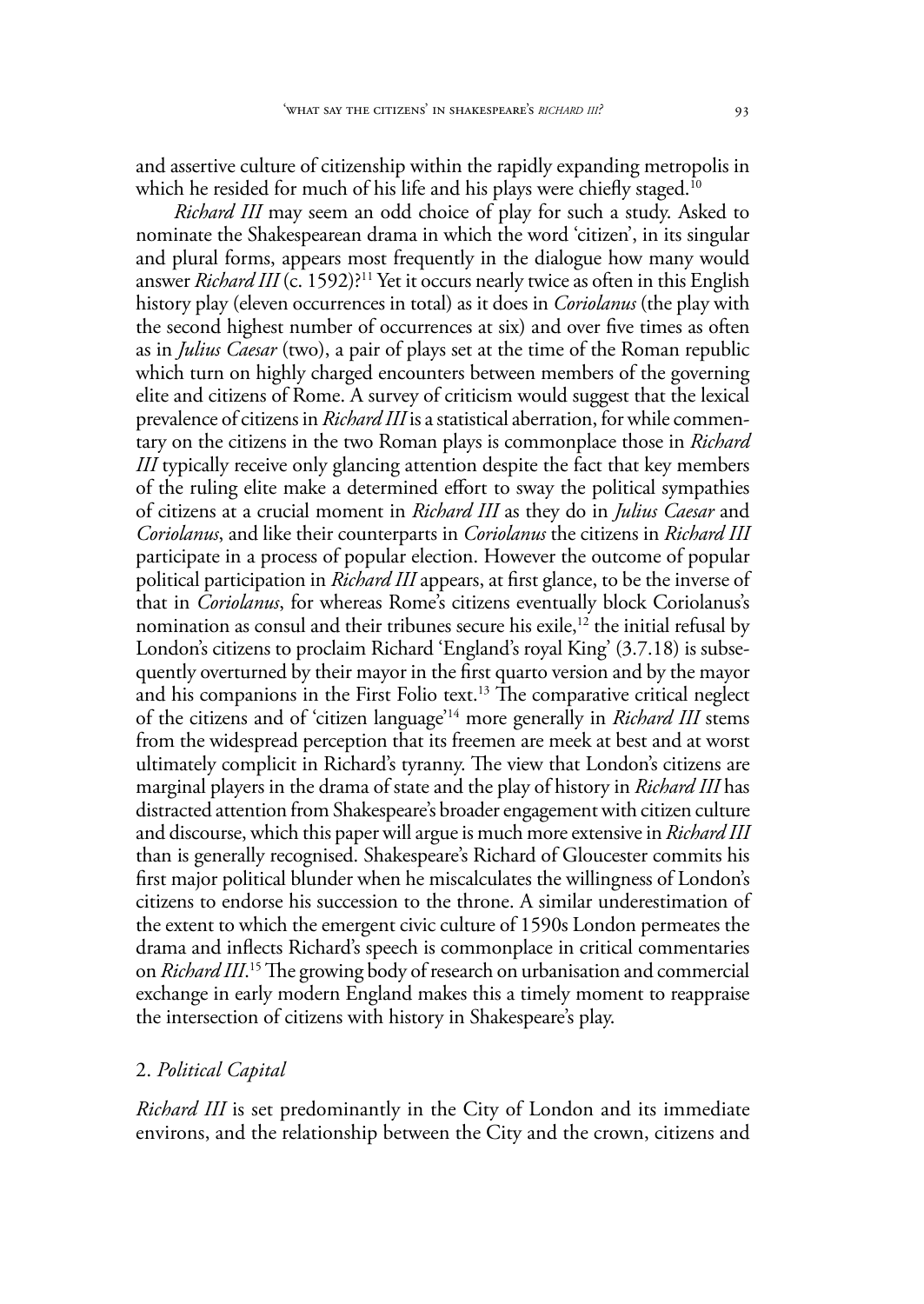monarchs (both actual and potential) is an important consideration in the duke of Gloucester's bid to become king. Toward the end of act four, Richard marches from London never to return (4.4.448-451). Buckingham is executed in Salisbury at the outset of act five, and the remainder of the fifth act centres on the battle at Bosworth Field near Tamworth in Staffordshire where Richard encounters the armies of Richmond as they march 'towards London' (4.5.14). But apart from the execution of Rivers, Vaughan and Grey at Pomfret Castle (3.3), the first four acts of *Richard III* unfold in and about the city, and by the second scene of the fourth act Richard is enthroned. Richard Gloucester delivers his opening speech in a London street where he encounters first Clarence and then Hastings before intercepting Lady Anne as she accompanies Henry VI's hearse from St Paul's cathedral. Moments after promising Anne to see Henry's body interred at Chertsey monastery in Surrey (1.2.201-203), Richard redirects the pallbearers to Whitefriars priory in Fleet Street just beyond the city walls. Richard invites Anne to await him and instructs Clarence's executioners and later Catesby to report to him at Crosby Place, his London residence. Meanwhile, the royal court is resident in the palace of Westminster alongside the Thames, a short distance upriver from the City, and after the death of her husband Edward IV and the arrest of her brother Lord Rivers, Queen Elizabeth seeks sanctuary in nearby Westminster Abbey. On his first appearance Prince Edward is formally welcomed to London  $(3.1)$  and exits the stage '[w]ith a heavy heart'  $(3.1.149)$  for the royal Tower of London where he will be smothered alongside his brother, his uncle Clarence and Hastings already having been executed there. When Buckingham unexpectedly fails to persuade the citizens to elect Richard as their king at the Guildhall, the seat of London's municipal government, Richard launches a second attempt to secure the City's support for his coronation, this time at Baynard's Castle, the stronghold and former royal residence which lent its name to one of London's twenty-six wards.

Given the play's focus on how Richard becomes king, the fact that the majority of the action unfolds within the vicinity of London underscores the City's importance to the crown. Ever since the Great Rising of 1381 during the reign of Richard II,<sup>16</sup> England's sovereigns had been periodically reminded of the need to win and maintain the loyalty of Londoners to secure their hold on the throne. Long reliant on the municipal government's capacity to muster trained bands of militia to defend the capital and prosecute their wars, by the late sixteenth and early seventeenth centuries successive Tudor and Stuart monarchs were also critically dependent on loans from the City to fund their reign (Bucholz and Ward 2012, 20, 83). Shakespeare's Richard too has every reason to court the favour of London's citizens and to seek to prevent the forces of Richmond from converging on a vital source and conduit of power in the kingdom. For it is above all as a locus and nexus of political capital that London features in Shakespeare's play. As is typical of plays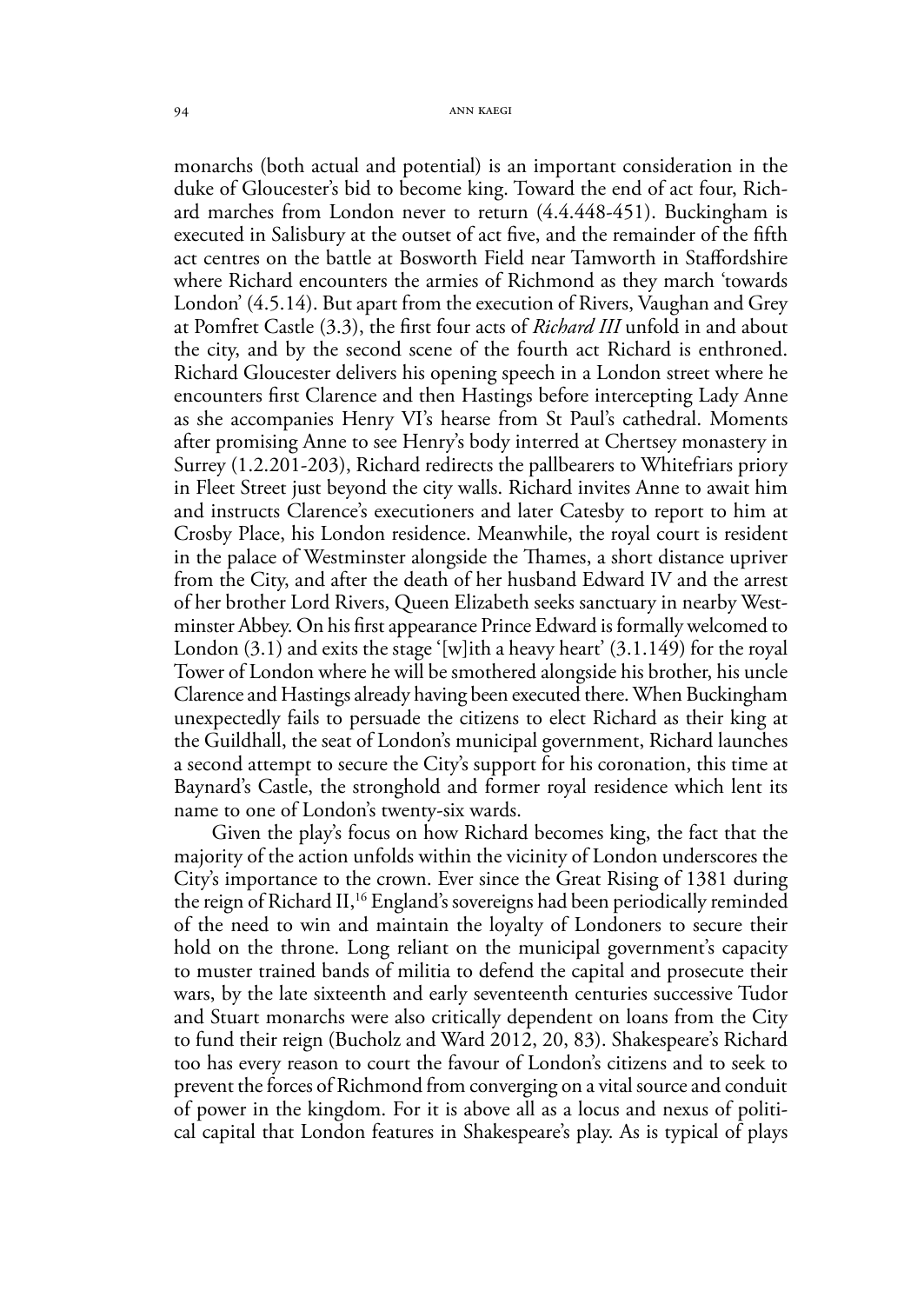written before the printing in 1598 of John Stow's landmark work of urban chorography *A Survey of London* and remains characteristic of Shakespeare,<sup>17</sup> the evocation of material London in *Richard III* is sketchy at best. The clutch of well-known buildings which figure in the drama – the Tower of London, Westminster, Westminster Abbey, Crosby Place, Baynard's Castle and the Guildhall – do not serve to conjure up an intimate sense of the city's vicinities, neighbourhoods and communities. Rather than sharply differentiating London's constituent parts, each site functions as a metonym for a strand of power and authority – royal, religious, aristocratic and civic – which Richard seeks to spin into a single 'deadly web' (1.3.238-239), not neglecting to extend its tracery to the city's streets where he undertakes his bold seduction of Lady Anne and tries to persuade Elizabeth to support his espousal to her daughter. In each he finds willing agents to assist him in his designs – that is until Buckingham returns from the Guildhall to report that '[t]he citizens are mum and speak not a word' (3.7.3), stonily refusing to voice their assent to Richard supplanting Prince Edward as their future king. To determine what their silence signifies, we need to examine the culture of citizenship and its expression in the play more closely, for the importance of London's citizens is figured in Richard's language.

#### 3. *Engendering the City: Wife/Royal Mistress/Whore*

For all his and Buckingham's assiduous courtship of citizens later in the drama, Richard's undisguised scorn for and hostility towards the first Londoner to feature in the dialogue is revealing of his true regard for the City. Long before the first citizens appear on stage in *Richard III* an infamous city-wife has made her presence felt at court. Directly after Richard confides to the audience that he has plotted to have his brother George, the duke of Clarence 'mewed up' in prison '[t]his day' (1.1.38), Clarence enters on cue '*with a guard of men*' (1.1. sd.) who are escorting him to the Tower. 'Why this it is', Richard remarks disapprovingly, 'when men are ruled by women' (1.1.62). The audience well knows that Gloucester is the source (and proper subject) of the 'G' prophecy which prompted Clarence's arrest (1.1.32-40); however, 'Simple, plain Clarence' (1.1.118) believes Richard's allegation that the queen and her brother are behind his and Lord Hastings' imprisonment respectively (1.1.63-68), and extends the list of those with undue influence at court to include one 'Mistress Shore', the royal concubine to whom Hastings successfully sued for his liberty. Clarence's emphasis on the frequency with which heralds nightly '*trudge* betwixt the king and Mistress Shore' (1.1.72- 73; added emphasis) signals his contempt for an erotic thralldom which he implies has transformed King Edward (whose sexual caprice the heralds serve) into a figurative 'night-walker'18 who prostitutes his majesty to satiate his lust for a commoner's wife. Clarence similarly mocks Hastings' debasing plea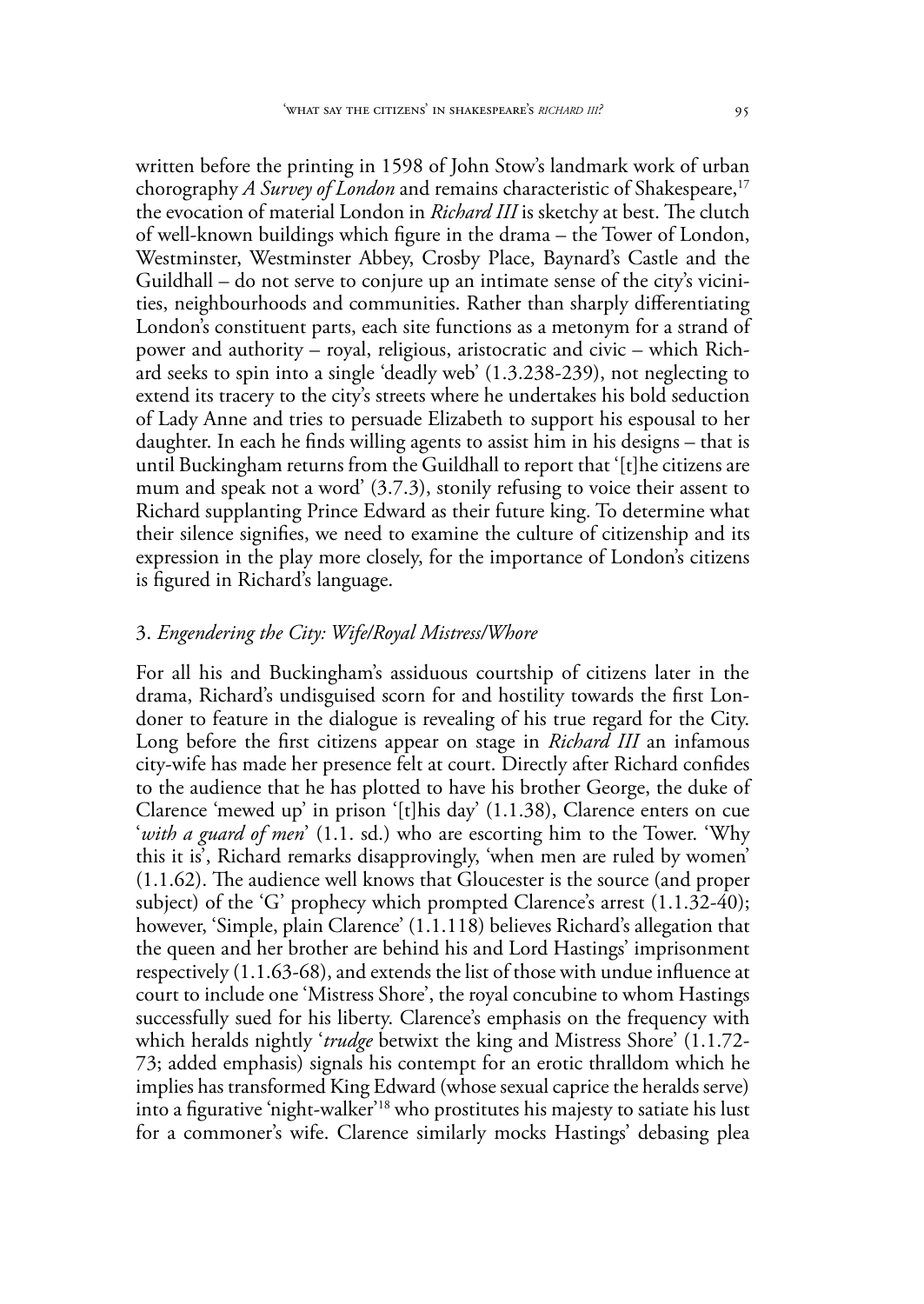to Mistress Shore to use her influence to win his 'delivery' from the Tower (1.1.74-75), the wordplay on childbirth emphasising the supposed gender reversal at Edward's court. To someone as acutely status and gender conscious as the duke of Gloucester that a lord chamberlain sued to a citizen's wife turned royal mistress for his release is held by Richard to be symptomatic of a world turned upside-down: to tolerate such topsy-turvydom would make liveried servants of royal princes and a deity of a common adulteress (1.1.76-80). Nevertheless as a Machiavellian rhetorician Richard aims solely at success, so although he too scorns Hastings' demeaning adoption of the posture of a 'humble suppliant' (1.1.74) to Mistress Shore, Richard is also quick to note that the stratagem worked and promptly presents himself as a 'poor devoted suppliant' (1.2.194) to effect Anne's seduction in the very next scene (1.2). Derision does not preclude transgressive simulation so long as such simulation advances Richard's political objectives.

In a play where most attempts to persuade or dissuade fail, except those undertaken by Richard and Buckingham, it is striking that we never hear the woman credited with winning Hastings' release from prison speak. The marginalization of Mistress Shore in *Richard III* runs counter to the play's most important sources and to her treatment in writings by several of Shakespeare's contemporaries.<sup>19</sup> Shore's wife is portrayed at length and relatively sympathetically by Thomas More in his *History of King Richard III*, by Thomas Churchyard in the tragedy of 'Shore's Wife' which he contributed to the expanded edition of the *Mirror for Magistrate*s (printed in 1563), and in the Queen's Men's play *The True Tragedy of Richard III* (printed in 1594). Churchyard's poem was widely imitated in the plaintive literature in vogue in the 1590s which saw new laments of Shore's wife penned by Anthony Chute (1593), Michael Drayton (1597) and the anonymous author of the 'Wofull Lamentation of Mistress Jane Shore' (c. 1597), the success of Chute's *Bewtie Dishonoured* prompting Churchyard to issue an augmented version of his original poem in *Churchyard's Challenge* (1593). The subject of several ballads, including one by Thomas Deloney (1593), 'Jane' Shore (as the historical Elizabeth Shore is lastingly re-named) is also central to Thomas Heywood's two-part drama on *Edward IV* (1599). By contrast, Mistress Shore has no lines and does not appear on stage in either version of Shakespeare's play unless directors contrive to give her a mute walk-on part.<sup>20</sup>

In recounting Mistress Shore's socio-sexual rise and fall, these writers do not so much transcribe her history as construct an account of London's moral and political culture by means of her affecting story. Their rival estimations of Shore as injured wife, royal concubine and serial adulteress likewise offer alternative perspectives on the relationship between the City and the Crown. Thus Shore/London is variously depicted in these writings as the victim of royal predation and the corrupting effects of court culture; a dutiful, selfless and benevolent intermediary concerned to temper monarchical and aristocratic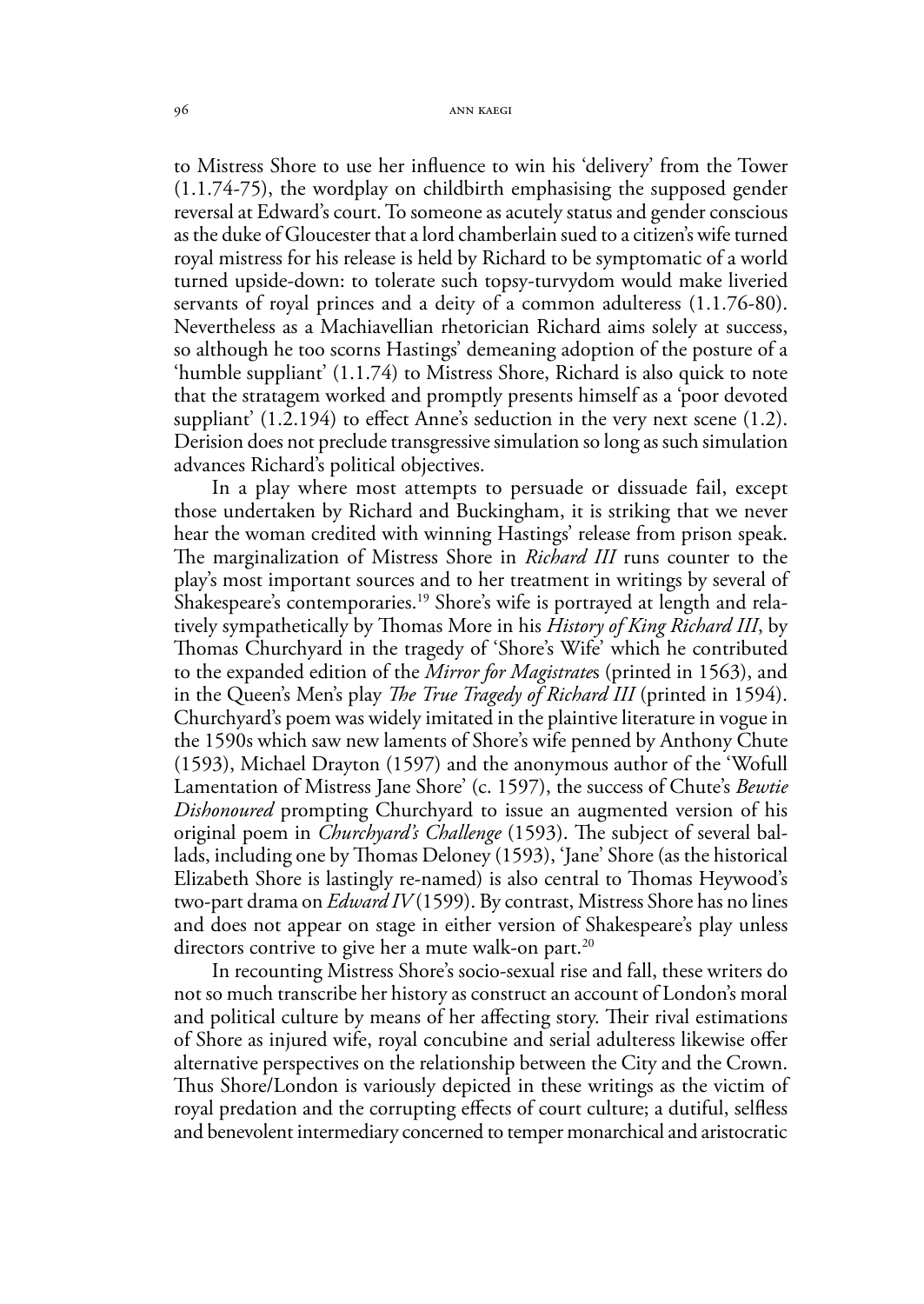excess; or as trading whorishly on appetites and desires. Richard Helgerson contends that 'Shakespeare's "Mistress Shore" … is a figure of fun' and the object not only of Richard's and Clarence's mockery but also of '*Shakespeare's* laughing scorn' (2000, 33, 37; added emphasis). Certainly Richard seeks to trivialize Mistress Shore's suasive power by disarticulating her into a selection of sexualized anatomical parts – 'a pretty foot, / A cherry lip, a bonny eye, a passing pleasing tongue' (where 'tongue' carries the primary sense of 'speech' and is also sexual slang for 'cunt') – before further reducing her to a promiscuous sexual cipher or 'naught' (1.1.93-94, 98). The insinuation is that it was not her eloquence but her sexual appeal which moved the king. But while Richard and Clarence do indeed make the king's mistress the object of 'naught'-y jokes when first they talk of her, in the midst of their ribald exchange Richard also describes the queen and Shore as 'mighty gossips in this monarchy' (1.1.83), exaggeratedly attributing the power to imprison whom she chooses to the former and to liberate to the latter. Bernard Capp has shown that gossip was an important method by which women exercised informal authority in early modern England, and that the characterisation of gossip as female reflected male unease about its subversive potential to undermine their respect and authority (2003, see esp. 272-281). Richard voices such disquiet when he complains that, by socially elevating his mistress to the rank of gentry and marrying Lady Grey (a 'jealous, o'er-worn widow' of comparatively modest means and pedigree for a royal spouse), the king has permitted mere 'gossips' to exercise a destabilizing, oxymoronic power at court that threatens social and gender hierarchy (1.1.81-83).

Richard's mockery and subsequent demonization of Mistress Shore and disparagement of the king and Hastings for forming an amorous alliance with her betray his unease at the influence this city-wife (or City/wife) exerts within the precincts of the royal court. He ridicules those who have '[n]aught to do with Mistress Shore' (1.1.98), yet rather than nullifying Shore's wife Richard's repeated iteration of her surname and shifting socio-sexual identity as wife/mistress/whore ensures that she retains a place in the conventionally masculine and aristocratic narrative of 'great affairs' from which he would have her expunged. Insofar as Mistress Shore is to be remembered, Richard would have her caricatured as a 'harlot strumpet' (3.4.73); however King Edward's belated castigation of himself and his court for failing to plead for Clarence's life (2.1.104-132) sets Shore's intervention on Hastings' behalf in stark relief as a rare act of benevolence in an otherwise corrupt and corrupting courtly milieu. The more stridently Richard derides Mistress Shore the more power he ascribes her, the spurious allegation of practicing witchcraft attributing her with the demonic power to deform his body. As a female, commoner and adulteress, the transgressive influence Mistress Shore held with the former king makes her vulnerable to Richard's bogus accusation that she conspired with the queen to cause his 'death with devilish plots / Of damned witchcraft',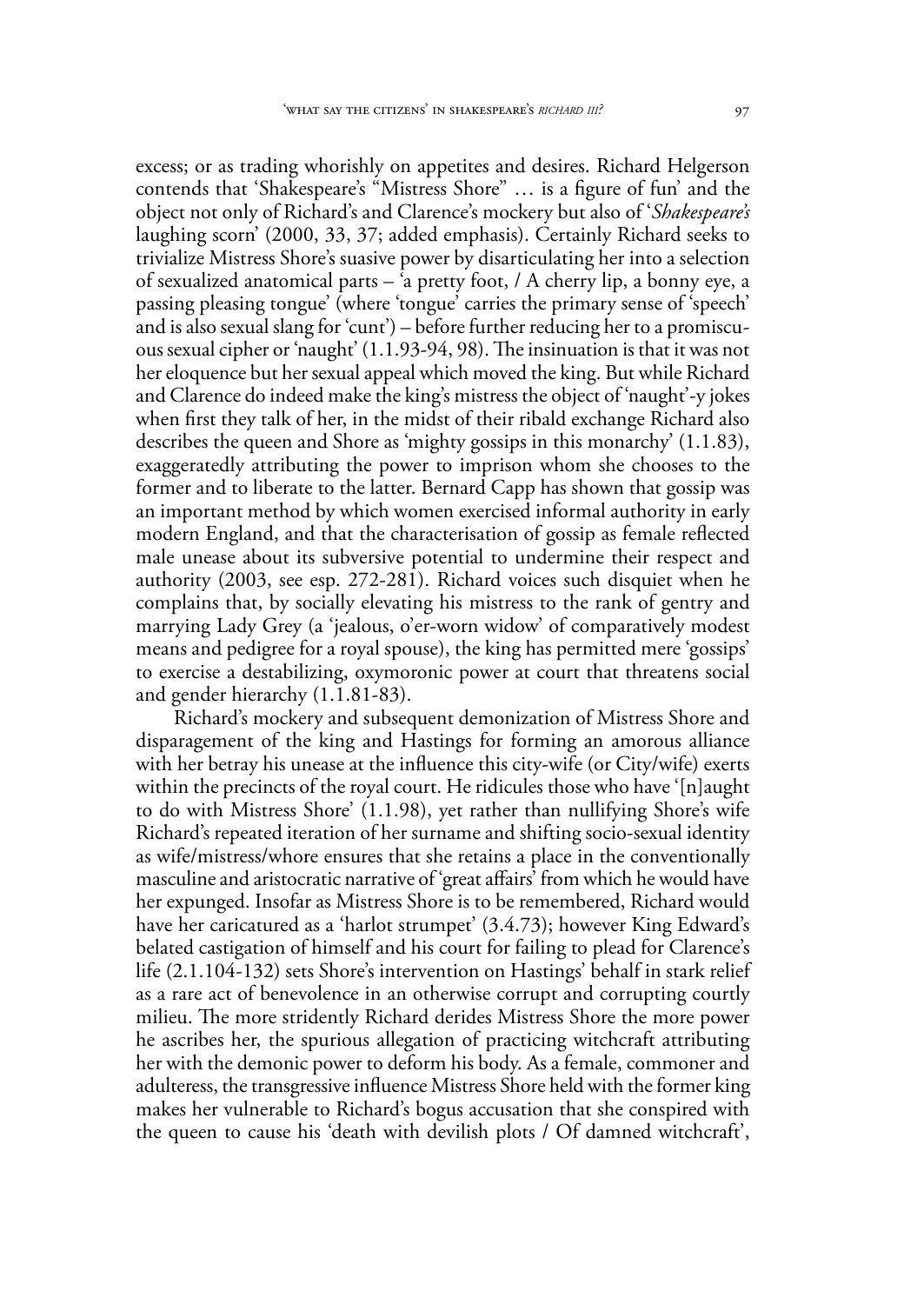leaving him with a 'withered' arm (3.4.62-74) as evidence of their maleficia (see More 1963, 2.48). The notion that the queen would join in league with her husband's lover strains credulity, but Shore has abruptly ceased to be 'a figure of fun', least of all to Hastings whose hesitancy to condemn her is seized on by Richard as evidence of the lord chamberlain's complicity in plotting treason (3.4.75-77). Behind Richard's sneering contempt for Shore's adulterous wife lies the greater threat of topsy-turvydom posed by the City of London which Mistress Shore's sexual and discursive intimacy with Edward IV and Hastings presages. Typically characterized as female and, by the end of the sixteenth century, often as a fickle mistress (Gowing 2000, 131-132), London's perceived potential to destabilize social and gender hierarchy was a focus of the developing genre of city (or citizen) comedy. And it is this transgressive potentiality which is distilled in the person of Mistress Shore, a city-wife (*cf.*  F, 3.7.8) who swayed a king and to whom a lord chamberlain was a suppliant for his liberty – social witchcraft indeed.

#### 4. *Citizen Culture*

Helgerson argues that 'Shakespeare suppressed Shore's wife' to prevent her 'profoundly transgressive' story from detracting from 'the monarch-centered history he was making his own' (2000, 44, 35, 51). However, he overstates the exclusion from the drama of 'the urban community for which Jane Shore stands' (55), first, because she is not the only representative of the urban middling sort in the play, and, second, because the playwright has fashioned a would-be monarch who judges it necessary to play the citizen and adopt citizen discourses to secure the throne. While the notorious Mistress Shore is an absent presence in Shakespeare's *Richard III*, freemen of the city play a tangible part in the unfolding political drama. Citizens are first seen and heard on stage in act two, scene three as news of Edward IV's death reaches London. Identified as citizens in the stage directions and speech prefixes, 3 Citizen addresses his two companions as 'masters' (10), indicating that they are freemen and heads of households.<sup>21</sup>

Much can be gleaned from the manner in which these three citizens converse with one another. For Phil Withington, discussion, debate and civility are not just 'modes of discourse and activity associated with corporate governance and citizenship' but 'defining attributes of … corporate citizenship' that fostered the creation of a civic public sphere in later-sixteenth- and seventeenth-century England by inculcating in citizens the habit of public discourse (2007, 1017-1018; quotations on 1020 and 1024). Shakespeare's trio of citizens exhibit all three discursive traits: they greet one another familiarly and courteously as neighbours and friends (1, 7, 19), share news of the king's demise, debate what the succession of a child to the throne bodes, and appraise the quality of counsel at court before accompanying one another 'to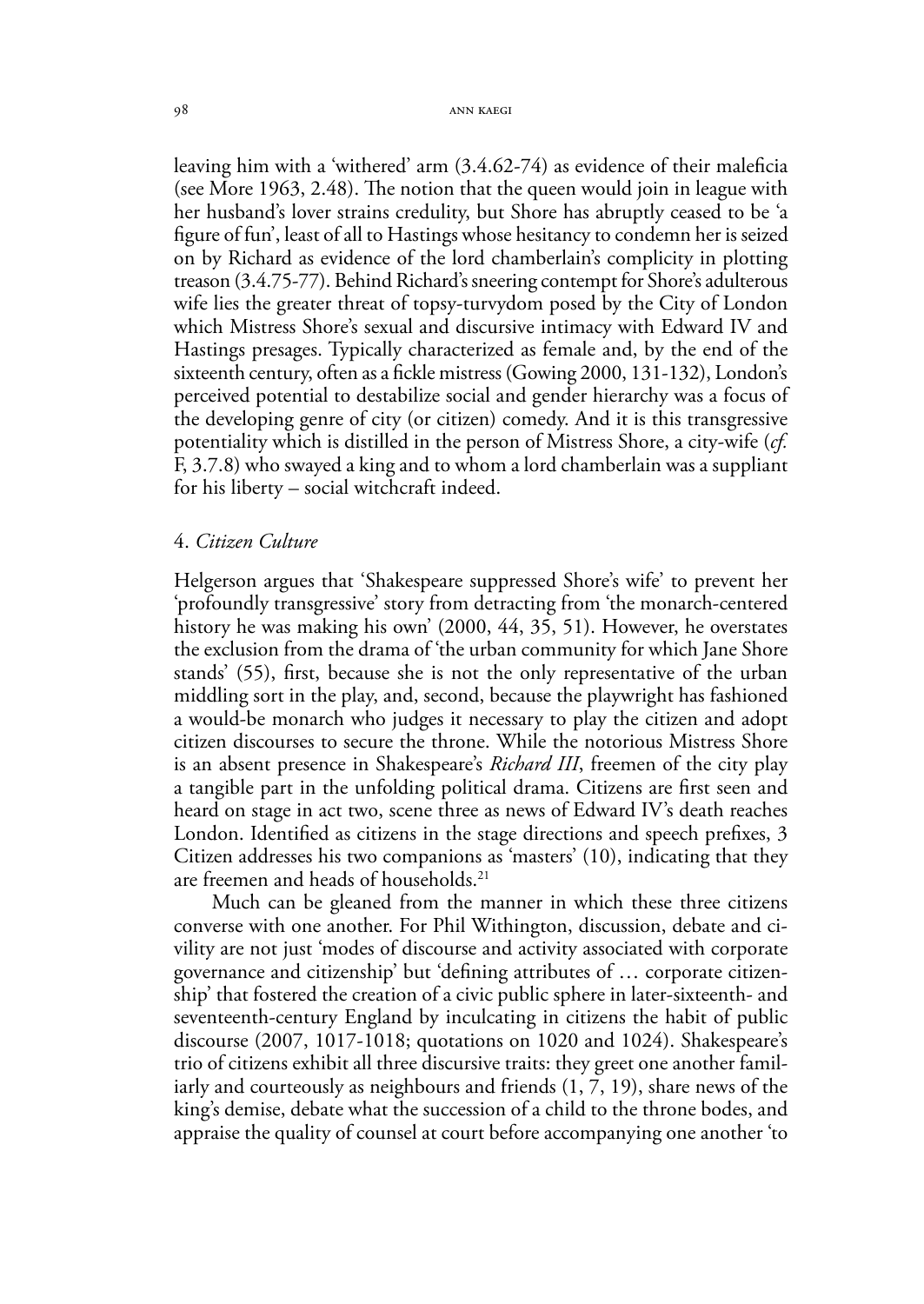the Justice' (47-48; 'Justices' in F). The informality with which they discuss affairs of state suggests that, while the death of their king is momentous, their engagement in public discourse is unexceptional, even mundane. 3 Citizen shows both insight and, as events prove, sound judgement in his derogatory estimation of the crown prince's counsellors and the danger posed by the duke of Gloucester, in particular. He also touches on an issue central to contemporary debates about tyrannicide: what to do if a country is governed by those that ought 'to be ruled, and not to rule' (2.3.30)? The question underpins the play and is addressed explicitly by Richmond in his battle oration when he justifies armed rebellion on the ground that Richard is '[a] bloody tyrant and a homicide' and as such is 'God's enemy': 'If you do sweat to put a tyrant down, / You sleep in peace, the tyrant being slain' (5.3.252-253). 3 Citizen directs his observation at royal counsellors, not a royal sovereign, and obediently resolves to 'leave it all to God' (2.3.46). Yet his judgment that Gloucester and the queen's kindred are unfit to rule is arrestingly frank and couched in language very similar to that used by Sir Thomas Smith in his *De Republica Anglorum* (printed in 1583) to justify the exclusion of lowlier subjects from government. Having first divided the commonwealth hierarchically into four groups or 'sortes', 'gentlemen, citizens [and burgesses], yeomen artificers, and laborers' (1906, 1.16), Smith then distinguishes citizens and burgesses 'of some substance' (1.22) from 'marchantes or retailers which have no free lande', grouping the latter with various handicraftsmen as among 'the fourth sort of men' who were 'onelie to be ruled, not to rule other' (1.24).<sup>22</sup> That a speaker whom Smith may have grouped with 'the fourthe sort' (depending on his wealth and occupation) is so bold as to characterise members of the social and political elite as unfit to rule is suggestive of a more robust civic culture than commentators who remark only on 3 Citizen's politically quiescent resolution to 'leave it all to God' have allowed.

Further markers of civic culture can be detected in the amiable verbal exchanges which characterise this scene. Beyond indicating residential proximity, citizenship and guild status, the citizens' genial salutations, candid interchange of views and companionable departure exhibit the traditional virtue of 'good neighbourliness' which remained highly prized in Elizabethan London due to the widespread reliance on credit in the capital (Wrightson 2000, 79; Bucholz and Ward 2012, 74).23 The need for credit arose because the supply of cash in circulation was inadequate to meet the demand generated, from the 1550s onwards, by the City's rapidly expanding population and its inflationary economy.24 The dependence of London's market economy on the availability of credit placed a social premium on 'trust and the maintenance of human obligation' (Muldrew 1998, 125; see esp. 124-129), as credit was negotiated between individuals rather than institutionally with only a token sum, known as pledge money, used to seal the bargain (Muldrew 2001, 83). We see evidence of such trust in the citizens' frank exchange of views on the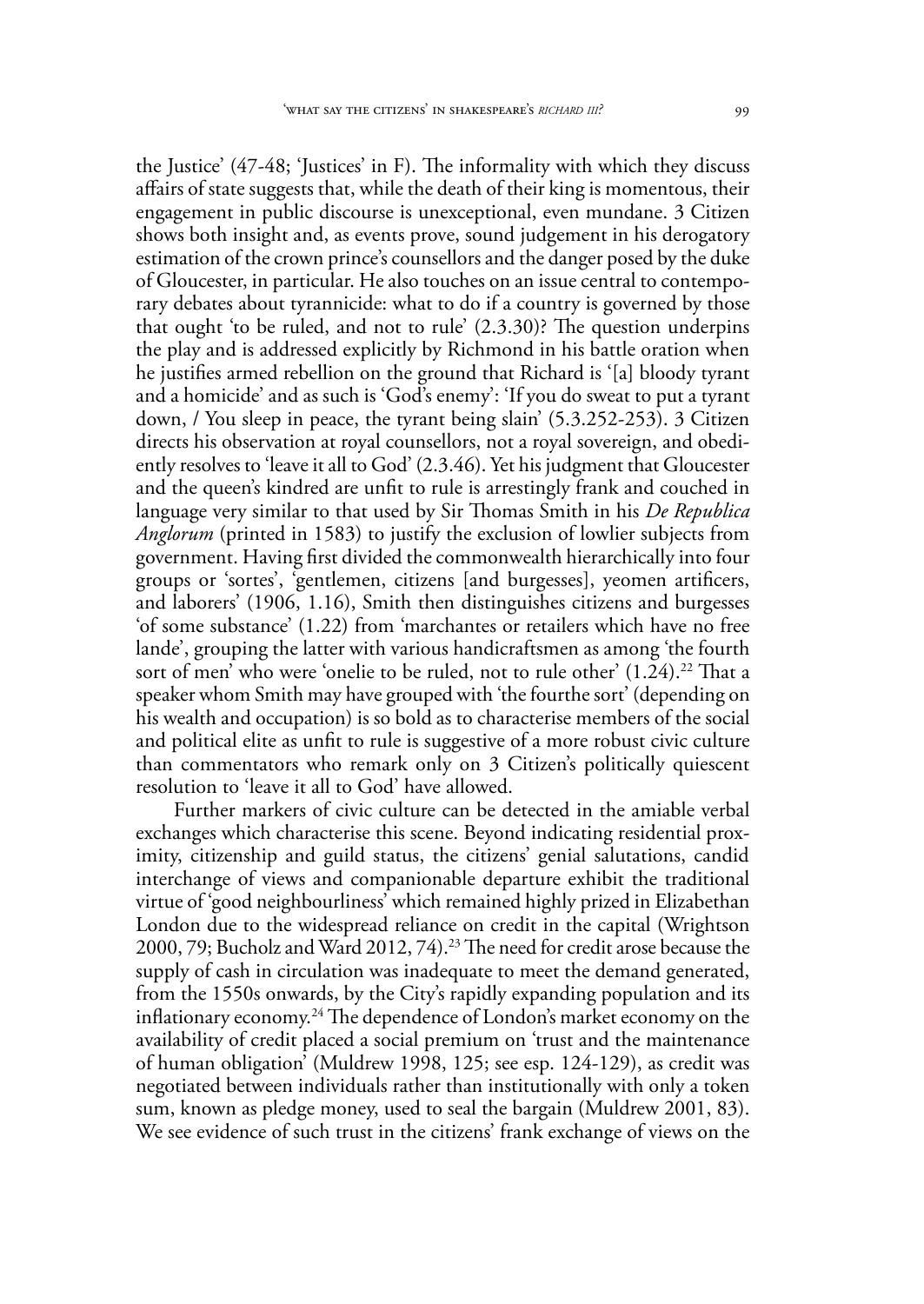implications of the succession and the blunt criticism of the duke of Gloucester and the queen's kindred (2.3.28-29) by 3 Citizen in an open discussion conducted on a London street**.** At a time when social exchange underwrote commercial exchange, social capital was a vital form of wealth. It was by fostering and maintaining personal bonds on which reputation, trust and thereby the provision of credit depended that neighbourliness supported the system of market exchange.<sup>25</sup> With cash scarce, London's burgeoning market economy was reliant on credit, its credit economy was in turn reliant on a moral economy in which a reputation for honesty earned trust, trust accrued credit, and credit enabled market exchanges to be transacted. The 'good neighbourliness' displayed by the citizens in this scene is thus not simply a residual social virtue; it sustained the circulation of material goods in 1590s London.

The dependency of commercial exchange on social exchange in London's credit economy slowed the erosion of neighbourliness caused by unprecedented demographic growth (see Finlay and Shearer 1986; Wrightson 2007, 21) and hostility towards the mounting influx of 'foreigners' and 'strangers' to the city (see Selwood 2010, esp. 19-50; Rappaport 1989, 42-47; I.W. Archer 1991, 4-5). That all three citizens have been called to attend a judicial proceeding may nevertheless suggest a wider breakdown in communal bonds. The multiple summonses 'to Justice' may be a symptom of the sharp rise in litigation and greater preparedness to resort to the law to settle disputes rather than to resolve them informally which characterised the period from about 1580 to 1640 (Muldrew 1998, 3).<sup>26</sup> However, no guard is present, no constable is needed to coerce their attendance, and their prompt response to being summoned – the haste of 2 Citizen eliciting the query 'Whither away *so fast*?' (1; added emphasis) – indicates a ready willingness to comply with the legal process. The citizens may themselves be high ranking civic officials serving as justices of the peace who have been called to attend a daily or quarter session where they were empowered to mete out summary justice and oversee poor relief.27 If so their summons is an opportune reminder of London's powers of self-government and the participation of citizens in every aspect of municipal administration. Alternatively, if they are attending an assize court, the fact that freemen of London had the privilege of attending their own assizes also underscores the City's autonomy (Withington 2005, 8).

#### 5. *Playing the Citizen*

The contrast between this neighbourly encounter of freemen on a London street with aristocratic conduct at the royal court in Westminster could hardly be more striking. At court, proximity and familiarity have bred mutual distrust, duplicity and inveterate hostility, as Margaret wryly observes (1.3.184-185). Richard Gloucester's chilling assertion at the end of *3 Henry VI*, 'I am myself alone' (5.6.84), and his present delight in pronouncing himself 'subtle,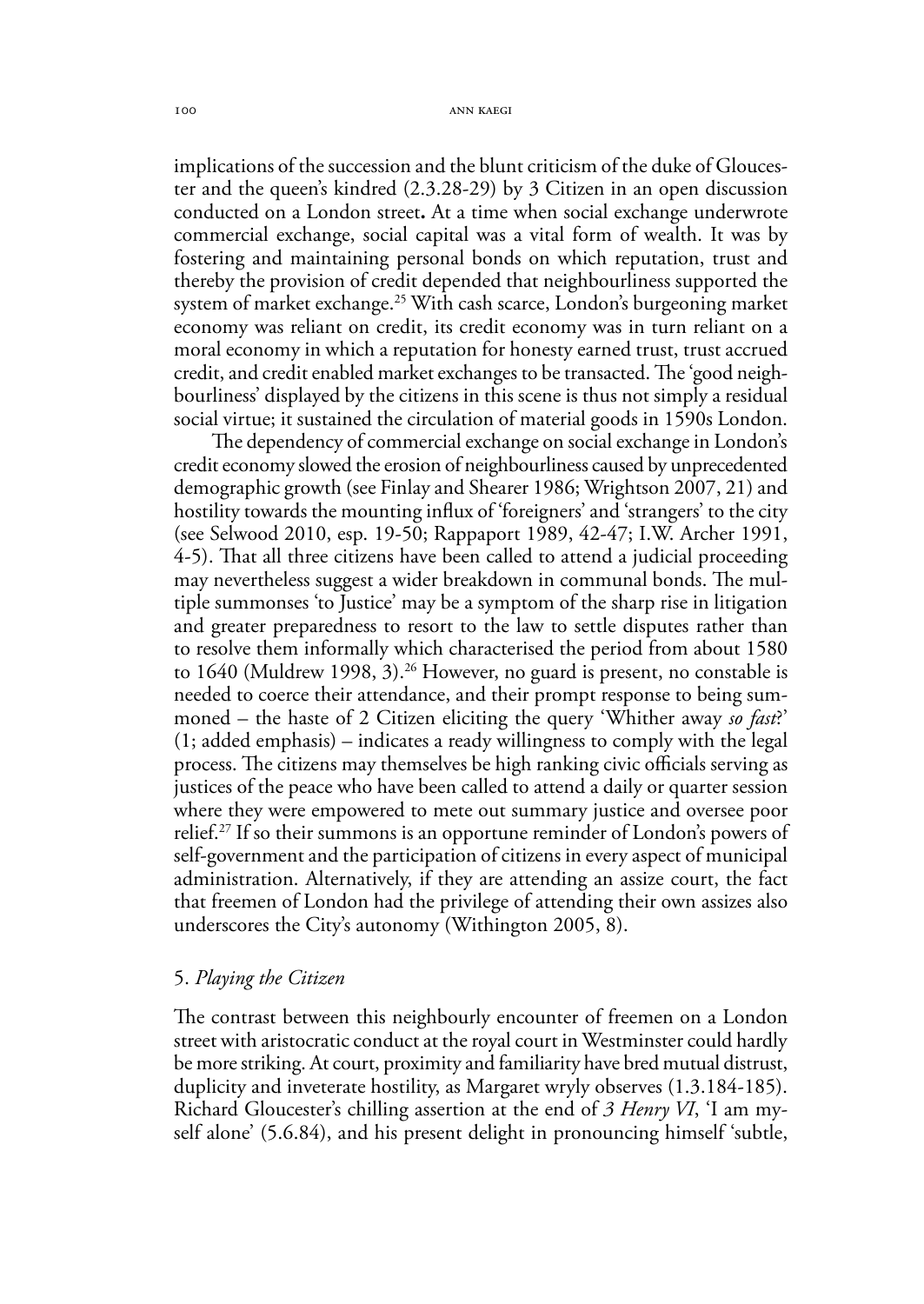false, and treacherous' (1.1.37) could not be more antithetical to the moral economy on which London's credit economy was contingent. Yet Richard's language is uniquely strewn with idioms of the marketplace (see Siegel 1978 and 1986; Berry 1985, 22-23): he intends that 'George be packed with posthorse up to heaven' (1.1.145) as if he were a bundle of goods; smugly rebukes himself for plotting so far in advance that 'I run before my horse to market' (1.1.159); equates service to his brother Edward with being 'a packhorse in his great affairs' (1.3.121); and remarks that the imprisoned Clarence is 'well repaid' (1.3.309). Contriving the execution of one brother and fervently wishing the death of another are equated by Richard to securing a pecuniary advantage by eliminating market competitors: 'When they are gone, then must I count my gains' (1.1.161). On successfully seducing Anne over the bleeding corpse of Henry VI, he mockingly suggests that Anne's willingness to find him 'a marvellous proper man' warrants a shopping spree: 'I'll be at charges for a looking glass, / And entertain some score or two of tailors / To study fashions to adorn my body' (1.2.242-245). In the Folio version of the so called 'wooing-by-proxy' scene (4.4) Richard endeavours to lure Elizabeth into supporting his proposal to marry her daughter by vowing to recompense the dowager queen for her suffering. Appealing to her greed and ambition, he invites her to conceive of her grief as a loan which he pledges to repay with compound interest, repairing 'all the ruins of distressful times … with double riches of content' (323), 'Advantaging … love with interest / Of ten times double gain of happiness' (327-328). Confident that he has succeeded in tempting her, Richard dismisses Elizabeth as a 'shallow, changing woman' (436), but soon after we learn that she did not credit his oaths and instead has 'heartily consented' that Richmond 'shall espouse … her daughter' (4.5.17-18). 'Credit … was based on mutable trust' in early modern England (Muldrew 2001, 86), and Elizabeth's trust in Richard is spent. She has rightly discerned that Richard 'intend[s] to prosper' but has no intention to 'prosper *and* repent', despite his protestations to the contrary (402; added emphasis). Earlier Gloucester had parodied Elizabeth's strained claim that she 'had rather be a country servant maid / Than a great queen' to escape his 'gross taunts' (1.3.106-109), professing that he 'had rather be a pedlar' than a king (1.3.148). His preferred occupation is apposite, as the itinerant profession of pedlar or 'petty chapman' was viewed as socially 'masterless' and physically rootless and so classed as a profession of vagrancy and declared illegal under the vagrancy acts of 1572 and 1598.28 The perceived social deviancy of the Elizabethan pedlar as an 'unbound' and unsettled subject neatly matches Richard's deviant and boundless aspiration for the crown.

Describing the crown on one occasion as his 'ripe revenue' (3.7.138), Richard repeatedly monetizes worth; however, monetizing worth was an increasingly vexed process from the 1550s until the great recoinage in 1696 as not only was the supply of coins deficient, but their value was also often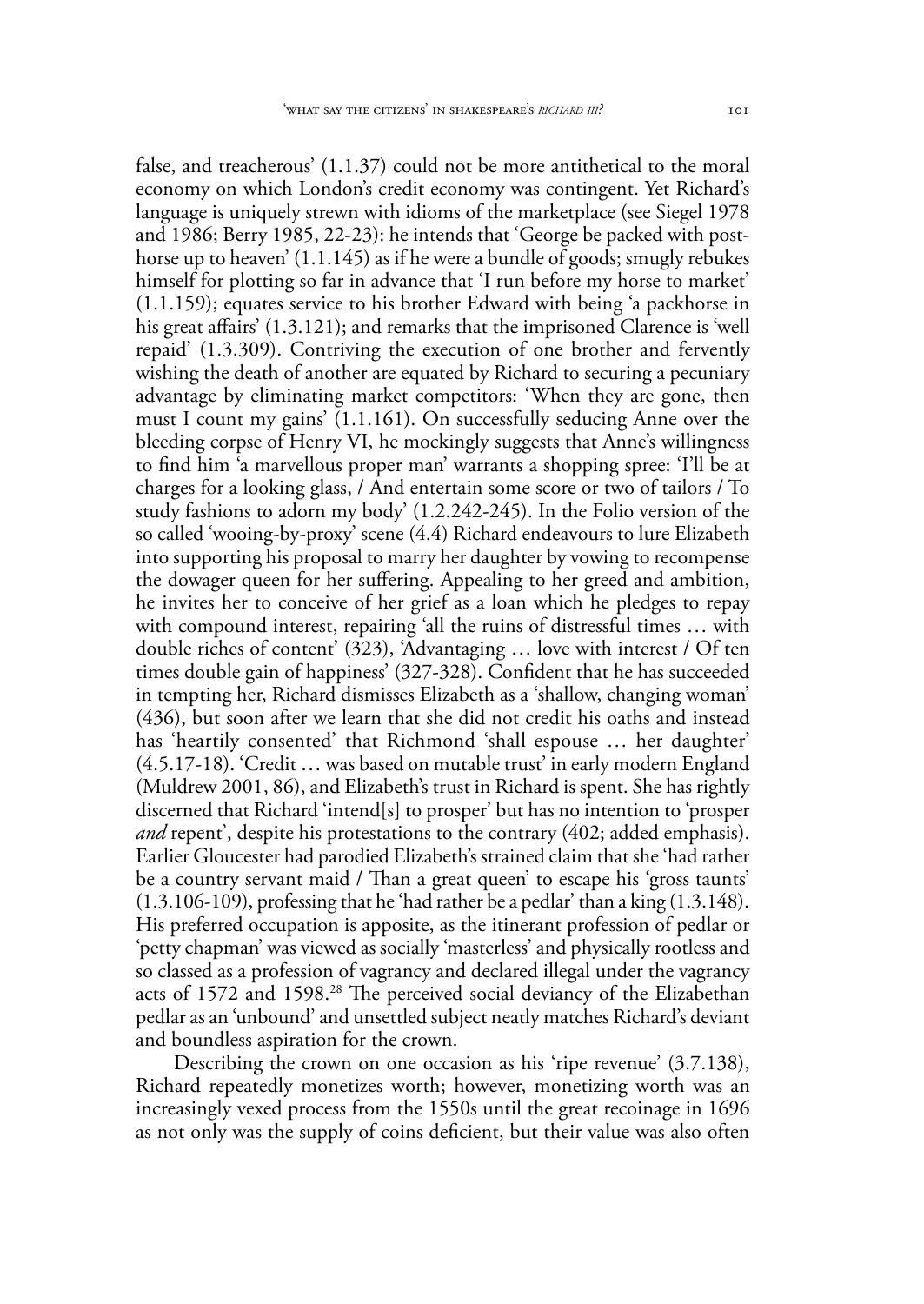suspect and, like trust, mutable. The value of gold and silver coins in early modern England was based on the scarcity of those precious metals. Although a coin's exchange value was related to the intrinsic value of its gold, silver or copper content, with the practice of clipping coins rampant and an extraordinary mix of old, foreign and counterfeit coins in circulation, determining a coin's intrinsic worth was often difficult. 'Thus, what was supposed to be *the* standard measure of the value of all things in exchange remained itself an extremely variable commodity, whose market worth had to be judged based on its quality, just like any other commodity' (Muldrew 2001, 89, 90).<sup>29</sup> Several of Richard's expressions tap into late Elizabethan concerns about the quantity and quality of contemporary coinage. In *3 Henry VI* Richard Gloucester confesses that sovereignty is 'the golden time' (3.2.127) he dreams on despite knowing full well that his gaining possession of the crown is 'more unlikely / Than to accomplish twenty golden crowns' (3.2.151-152), a reference to the scarcity of gold coins in circulation in the crisis years of the  $1590s$ .<sup>30</sup> At the outset of *Richard III* he describes himself as 'rudely stamped' (1.1.16), comparing himself to an unskilfully made or counterfeit coin (OED *v*. III.4.a). Before asking Buckingham whether he consents to the princes' murder, Richard warns his accomplice 'now I do play the touch / To try if thou be current gold indeed' (4.2.7-8), likening this trial of Buckingham's loyalty to testing whether a coin is genuine gold by rubbing it against a touchstone (OED *v*. I.8.a). Richard uses a variant of the pedlar/king trope when, having seduced Anne in the most unpropitious of circumstances, he compares his improbable love-suit to an 'all or nothing' wager staking his dukedom against a 'beggarly denier' (1.2.239), a minuscule French copper coin, worth a fraction of a penny, which the poor were compelled to accept as among the few inferior coins available (Muldrew 2001, 100). He uses wordplay on the gold coin known as a 'noble' to express his contempt for Edward's elevation of members of the Woodville faction to the peerage, complaining that 'promotions / Are daily given to ennoble those / That scarce some two days since were worth a noble' (1.3.80-83). After Dorset impertinently dismisses Margaret as 'lunatic' (1.3.250) she similarly reminds him that his 'fire-new stamp of honour is scarce current' (1.3.252), comparing Dorset to a newly minted coin whose novelty provokes doubts as to its worth. Richard calculates gains, refers to court rivals as counterfeit coins which 'yet go current from suspicion' (2.1.92), and is confident that 'corrupting gold' (4.2.33) can purchase immoral service.

Together with his practice of sharing a joke with the audience through wordplays and sardonic asides, Richard Gloucester's use of everyday commercial expressions is part of a broader rhetorical strategy to ingratiate himself with a popular urban audience. As Ralph Berry remarks, such verbal devices make it seem 'as though Richard were saying "I am really one of you, you know" ' (1985, 22-23). Though he derides the Woodville faction as upstarts and never tires of asserting his social pre-eminence at court, Richard's self-styled plainness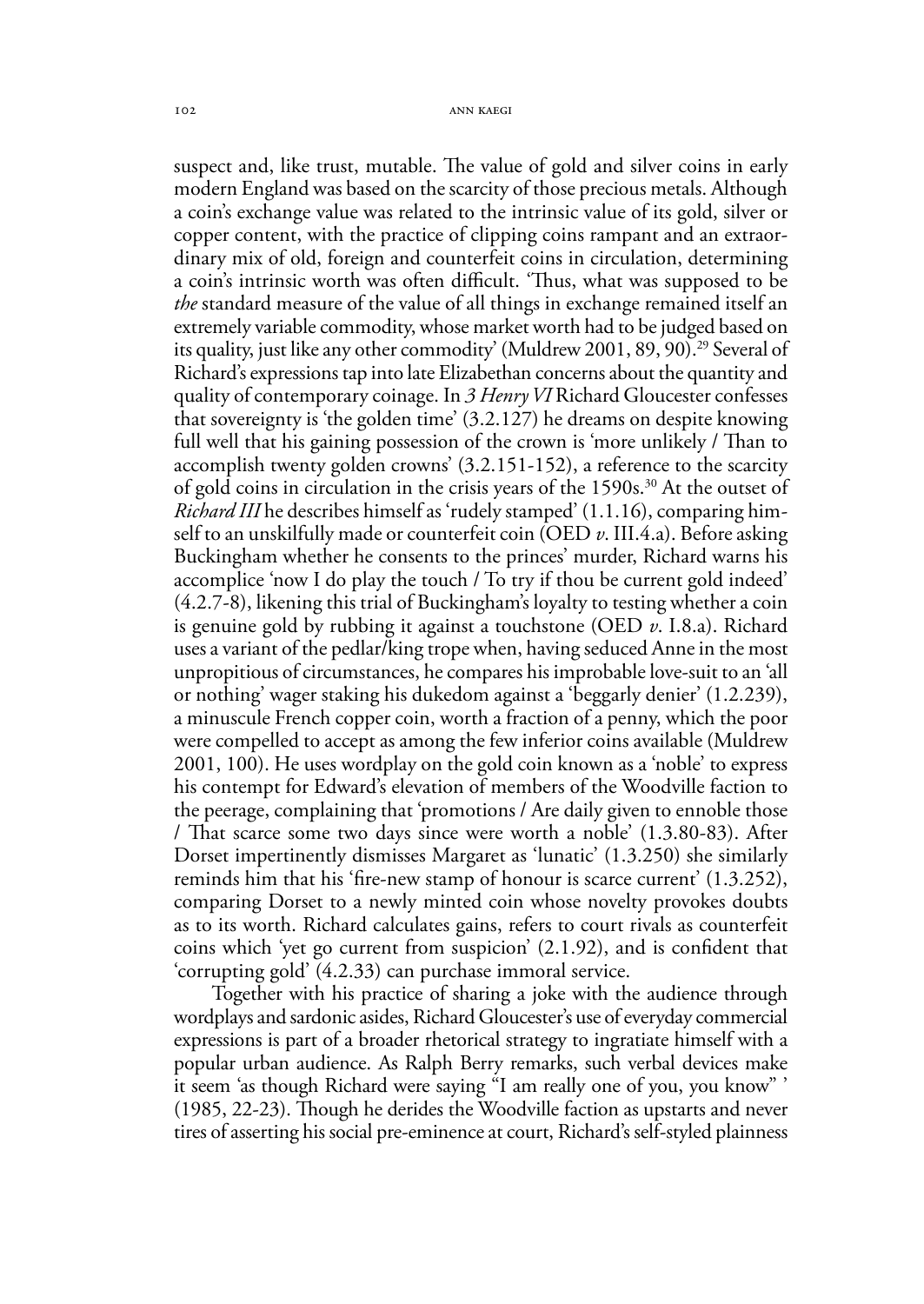(1.3.51) and mockery of members of the titled elite (which extends to 'blunt upbraidings' of no less a person than the queen) (1.3.104) erode the social distinction between the commons and the nobility. With his bustling energy, plain-speaking and frequent adoption of everyday monetary and mercantile idioms, the duke of Gloucester can sometimes seem more like a late Elizabethan citizen than a leading peer. But while his colloquialisms are disarming and his humour engaging, alarmingly for citizens Richard gives 'business' a bad name. The word takes on sinister connotation after he encourages Clarence's executioners to be 'about … [their] business' (1.3.350), an instruction which Buckingham echoes when he directs Sir William Catesby to 'effect this business soundly' (3.1.184) on sending him to gauge whether Hastings would support Richard's installation as king. Even Richard's solicitation of the opinions of Elizabeth and the Duchess of York on the proposal that Prince Edward be accompanied to London by a small retinue is a ploy to lull suspicion and make them complicit in a 'weighty business' (2.2.113) which proves fatal to the two young princes, Rivers, Vaughan and Grey. Margaret characterises Richard as a demonic 'factor' or business agent employed 'to buy souls' for hell (4.4.67). Not content to be a 'lowly factor for another's gain' (3.7.124), Richard schemes with Buckingham to usurp the throne in a joint enterprise which he refers to as 'our business' (3.4.39). Their compact dissolves when each believes the other has failed to demonstrate the reciprocity expected of a business partner and 'near' neighbour. Having formerly treated Buckingham as his 'other self' (2.2.120), Richard resolves that 'Buckingham / No more shall be the neighbour to my counsel' (4.2.42-43) after Buckingham requests 'some breath, some little pause' before declaring whether he will 'consent that [the princes] … shall die' (4.2.22-23). For his part, Richard breaks his promise to award Buckingham the earldom of Hereford and some of Edward IV's moveable possessions on becoming king (3.1.193, 4.2.88-91), replying dismissively that he is 'not in the giving vein today' (4.2.117) when Buckingham presses him to keep his word. Buckingham falls at the hands of the person whom he 'trusted most' (5.1.17); needless to say, as his business with Richard was 'underhand, corrupted, foul injustice' (5.1.6), litigation is not an option.

Richard appeals to citizen morality by remarking disapprovingly on Edward's 'evil diet' (1.1.139) and sexual incontinence and affirming a preference for plainness, piety and simplicity (1.2.198-203; 1.3.47-53, 302-304; 2.1.51-70; 3.7 and *passim*); however, his blunt admission that he contrives to 'seem a saint when most I play the devil' (1.3.334) together with his inveterate untrustworthiness and self-serving violation of neighbourly reciprocity set him increasingly at odds with the ideals of the late Elizabethan culture of citizenship. The Marxist critic Paul N. Siegel argues that Shakespeare incarnates 'in the monstrous form of Richard III the spirit of the bourgeoisie at the time of its menacing approach to power' (1978, 106 and 1986, 85). But if Richard's single-minded pursuit of the crown is meant to be construed as a damning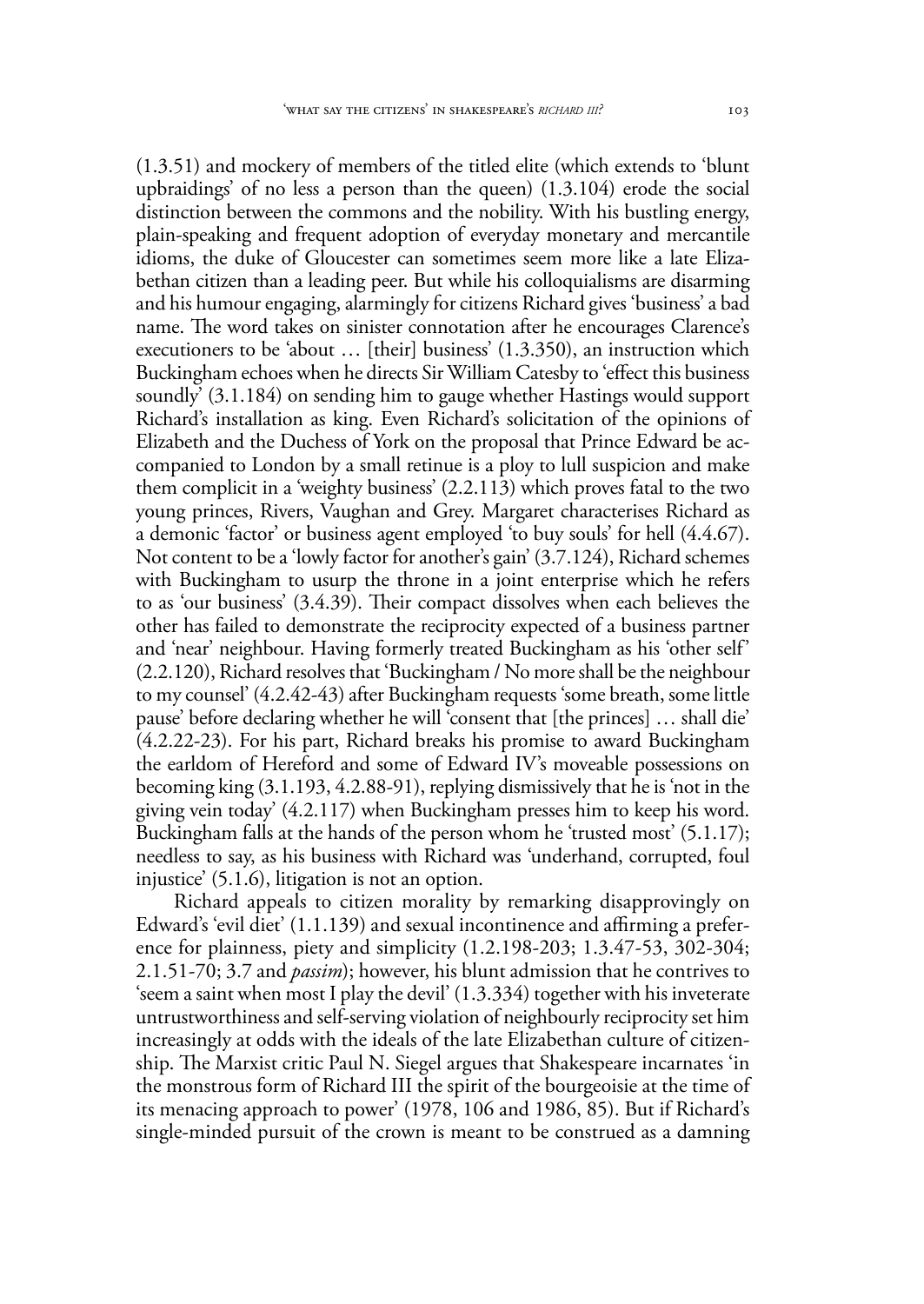embodiment of the individualist, capitalist and acquisitive ethos which Siegel dubiously attributes to 'the most aggressive section of the bourgeoisie' in 1590s England (1978, 101; 1986, 80), why is the language of the citizens in *Richard III* devoid of commercial terms or grasping, materialist sentiment? As noted at the outset of this essay, the identity of 'citizen' was a duplex one in 1590s London; in *Richard III,* however, the identity of the politically enfranchised citizen is strictly isolated verbally from that of the commercially enfranchised company member. Contemporary fears that the self-interested pursuit of material gain was undermining morality and weakening social bonds are transposed in *Richard III* from the corporate citizen to the corrupt prince. 2 Executioner suggests that anyone who seeks to thrive in a town or a city must abandon his conscience: 'It beggars any man that keeps it. It is turned out of all towns and cities for a dangerous thing; and every man that means to live well, endeavours to trust to himself and to live without it' (1.4.120-123). However, it is not commercial dealings in the marketplace but underhand dealings at court which have tempted him to banish his conscience, and it is an ambitious prince, not a greedy citizen, who has importuned him to murder for money. His accomplice proves a willing journeyman in murder and kills Clarence for the promised fee,<sup>31</sup> but despite claiming that his conscience is  $\text{In}$ the Duke of Gloucester's purse' (1.4.109) the moral qualms of 2 Executioner ultimately trump the enticement of pecuniary reward (1.4.106-107, 110). An inveterate schemer, Richard ruthlessly exploits the immoral economy of power at a court where even grief is tallied (4.4.28-109). The success of Richard's murderous enterprise is critically reliant on its speedy dispatch. We glimpse in 2 Citizen a figure momentarily bewildered by the hectic pace of city life, but as previously noted it is Richard whose relentless, bustling tempo (see 1.1.151 and 5.3.285) consistently wrong-foots those around him. Craig Muldrew argues that, 'For the middling sort, especially, who depended on the market for their livelihood, wealth was not so much a state of ownership or inclusion in a privileged group, as a continual *process* of ethical judgement about credit' (2001, 98). The rise to the throne of a self-confessed counterfeit who prides himself on his falsity exposes the wholesale failure of the ruling elite to exercise ethical judgment in time. For as Richard observes with disarming frankness, 'none are for me / That look into me with considerate eyes' (4.2.28-29).

#### 6. *Popular Election*

One of the signal features of Shakespeare's play, as of Sir Thomas More's *The History of King Richard III*, is that Richard's progress to the crown is dependent on successive acts of consent and complicity. Who pronounces 'Amen' when Buckingham salutes Richard as 'England's royal king' (3.7.18, 220) is therefore critical to determining whether London's citizens too are culpable. The person whose utterances most implicate London's citizens in the enthronement of a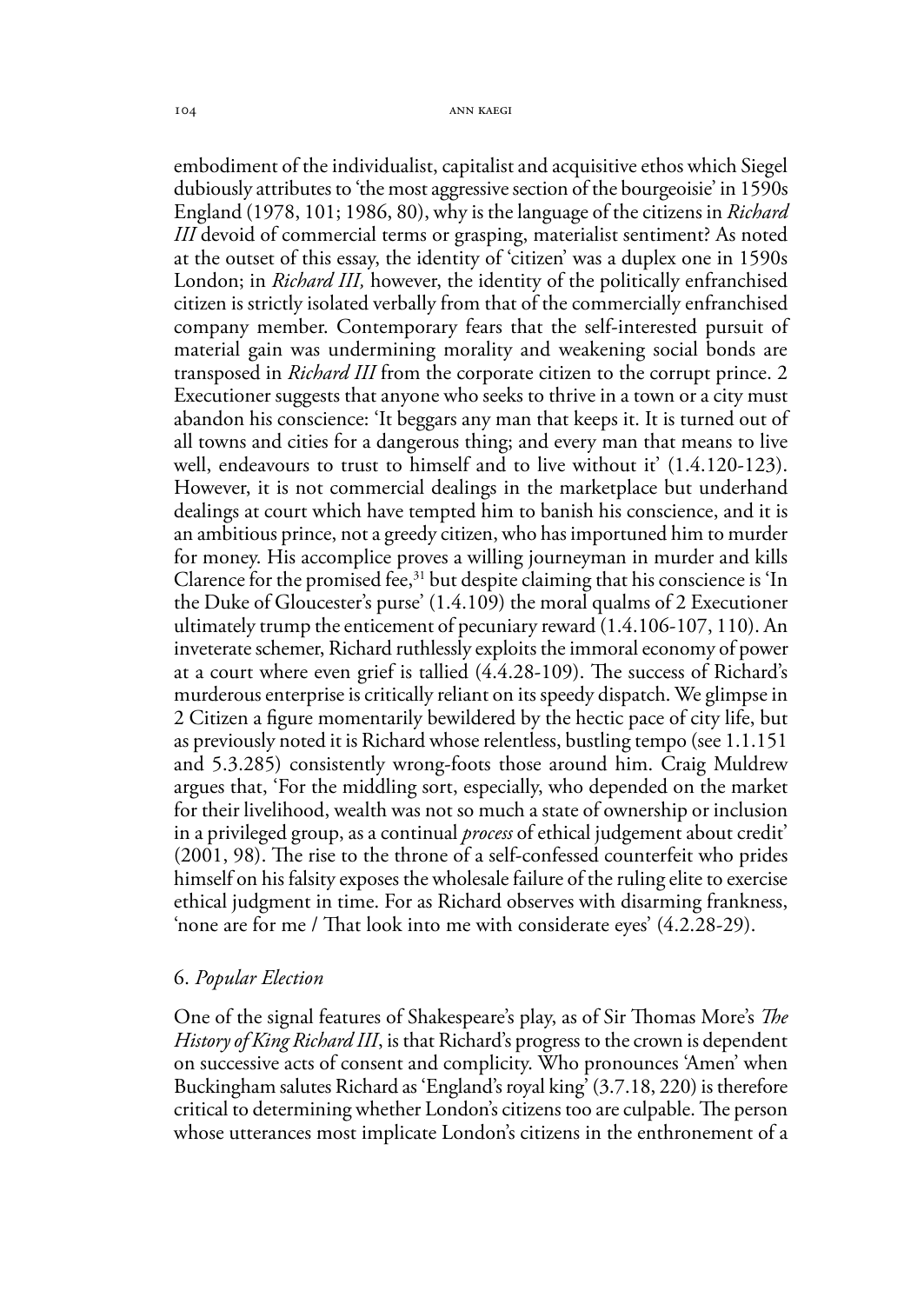tyrant is the city's lord mayor. It is in the immediate aftermath of Hastings' execution that Richard turns his full attention to the City and seeks to lure its mayor and citizenry into sanctioning his usurpation of the crown. In act three, scene five Richard and Buckingham are anxious to persuade the mayor that Hastings was a traitor whom they were forced to execute 'against the form of law' due to 'the extreme peril of the case' (3.5.40-42).

Shakespeare's departures from his principal source in this scene are illuminating. Although Shakespeare did not consult the original Latin version of More's *History* directly in writing *Richard III*, the English version (translated by More's nephew William Rastell in 1557) had been incorporated wholesale into the two chronicles on which the playwright mainly relied, Edward Hall's *The Union of the Two Noble and Illustrate Famelies of Lancastre and Yorke* (1548) and *The Third Volume of Chronicles* (1587) of Raphael Holinshed. Holinshed's *Chronicles* makes its indebtedness to More explicit, stating that More's unfinished *History* has been followed 'word for word'.32 More reports in his *History* that news of Hastings' death 'flew … swiftly through the citie, & … farder about like a winde in euery mans ere', and that the protector, 'entending to set some colour vpon  $y^e$  matter, sent in al  $y^e$  hast for many substauncial men out of the city into the Tower' (2.52), 'substauntial men' being men of wealth and hence of social standing (OED A.*adj.*I.7). More names the then lord mayor as Edmund Shaw (or Shaa) but makes no mention of him being in attendance on that occasion; however he states that the mayor was 'made of Counsail' by Richard to advise him how best his intention to possess the crown 'might be first broken to the people' (2.58). According to More the mayor was enticed by the prospect of advancement 'whereof he was of a proud hart highly desirouse' (2.58). By contrast the mayor in *Richard III* is not identified by name, only by his political office, making the role more presentist. London's mayor is also the lone citizen called to the Tower, which he enters not knowing what has occasioned his urgent summons, the news of Hastings' abrupt beheading not having had time to fly 'like a winde in euery mans ere'. Thrust on his arrival into a scene of bewildering commotion with Richard and Buckingham both dressed in armour (3.5.sd) and behaving as if they feared an assault on the royal stronghold was imminent, he is wholly unprepared for the grisly spectacle which confronts him when Catesby appears bearing Hastings' severed head. That the mayor is unaccompanied and caught off guard by the apparent tumult he encounters on entering the Tower helps to account for his timid response to the lord chamberlain's extrajudicial execution. He requires no evidence of Hastings' alleged treason or of a wider coup plot before pronouncing himself satisfied that the lord chamberlain 'deserved his death' and that the Lord Protector and Buckingham were right to execute Hastings without a trial as a warning to other 'false traitors' (3.5.45, 40, 46- 47). Although Shakespeare's mayor appears to be daunted by circumstance and overawed by the two dukes' high rank rather than driven by personal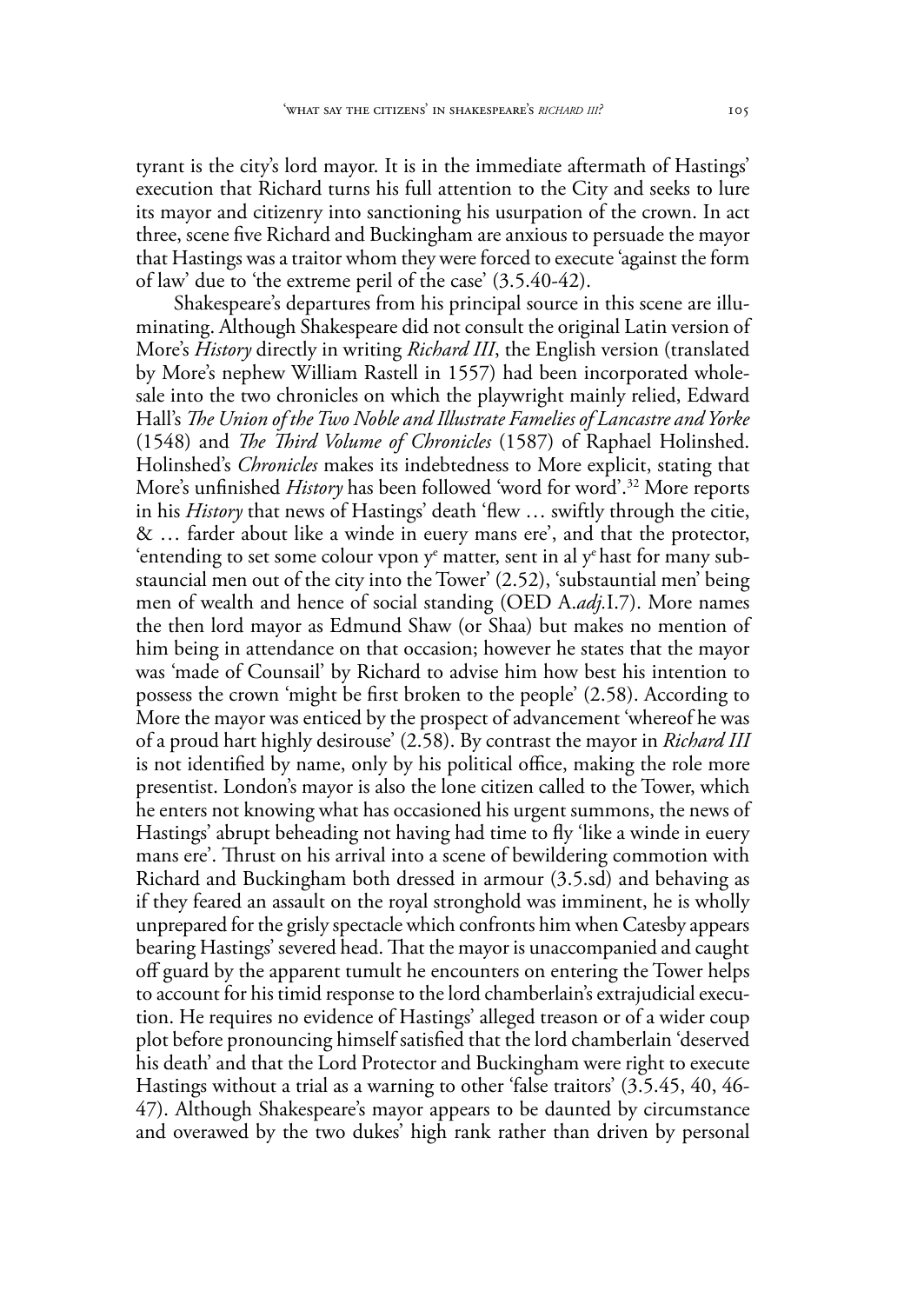ambition, the mayor's willingness to condone the execution of a high-ranking court official 'against the form of law' (3.5.40) is a disturbing development and contrasts both with the dutiful observance of the judicial process shown by the three citizens summoned 'to the Justice' earlier in the play and with the ensuing silence of the citizens at the Guildhall (3.7.3, 17-22).

Because the personal motives of the mayor of London remain opaque in *Richard III*, Richard's fleeting reference to Mistress Shore plays a greater part in framing the mayor's meek response. In the *History* Richard's claim that Shore's wife 'went about to bewitch him,  $\& \ldots$  was of counsel w<sup>t</sup> the lord chamberlein to destroy him' (2.54) fails to convince Londoners, and 'euery man laughed' when the protector resorted to denouncing her for being 'nought of her body' since this had long been known by 'al ye world' (2.54). In *Richard III* Gloucester condemns Mistress Shore as a witch during a council session as a ploy to entrap Hastings; when he addresses the mayor Gloucester merely refers obliquely to Hastings' 'conversation with Shore's wife' (3.5.30). The comment is typically glossed as a coy euphemism for sexual intercourse; however, Richard's carefully chosen words leave open the insinuation that Mistress Shore may have been acting as an intermediary for others in the city who supported Hastings' alleged coup attempt. By responding that he 'never looked for better at his [Hastings'] hands / After he once fell in with Mistress Shore' (3.5.48-49), the mayor hastily distances himself and the City from their actions, sexual and political. Interestingly, as a consequence of Shakespeare's reworking of the episode, the sexual morality of the urban middling sort becomes the ostensible standard against which a lord chamberlain is judged and found wanting by a lord mayor.

While the mayor's extreme obsequiousness in undertaking to acquaint their 'duteous citizens' with Richard's and Buckingham's 'just proceedings' (3.5.63-64) appears craven, it is equally striking that two such high-ranking nobles are so anxious to assuage the popular alarm which they anticipate their unlawful execution of Hastings may provoke in the capital. Buckingham is fearful that 'the citizens … may / Misconster us … and wail his death' (3.5.58-59) and Gloucester is concerned 'To avoid the carping censures of the world' (3.5.66). Despite the mayor's abject display of loyalty, Richard urges Buckingham to hurry after the mayor to the Guildhall with instructions to deliver a speech 'Infer[ring] the bastardy' of the former king and his children (3.5.72, 83-91). Not content with challenging Prince Edward's lineal right, Richard seeks to turn popular sentiment against the former king by having Buckingham tell the assembly that King Edward executed a citizen 'Only for saying he would make his son / Heir to the Crown – meaning (indeed) his own house', and that Edward's 'bestial appetite … stretched to their servants, daughters, wives' whom he made 'his prey' (3.5.72-81). In the Folio version Buckingham makes specific reference to Edward IV's 'enforcement of the city wives' (3.7.8). This brash attempt to appeal to citizen morality and self-interest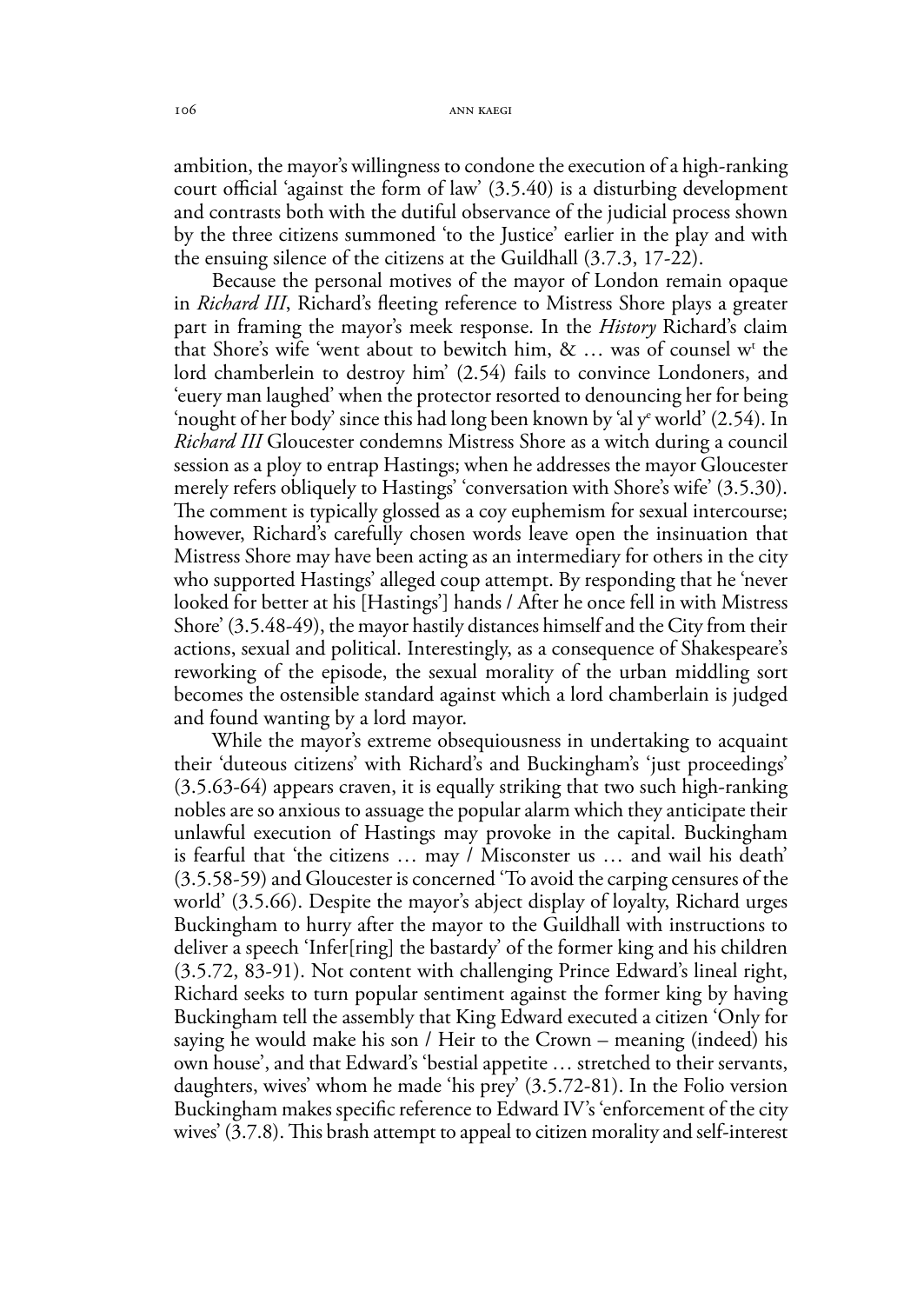ends in abject failure. According to fable Amphion built the walls of ancient Thebes by charming the stones into place with his moving eloquence and music; Buckingham's attempt to 'play the orator' (3.5.92) has precisely the opposite effect and turns the citizens into 'dumb statues or breathing stones' who look 'deadly pale' with fear (3.7.21-22). Rather than crying out 'God save Richard, England's royal King!' on cue, '[t]he citizens are mum and speak not a word' (3.7.3). If they are to be addressed in the seat of civic government, the citizens require that it is a civic official, the Recorder, who addresses them (3.7.25-26). Civic culture limits, albeit temporarily, the reach of aristocratic authority and ambition. Buckingham's inability to persuade the citizens in the Guildhall to proclaim Richard their king is an example of a failed election.<sup>33</sup> In a play in which a tyrant rises to power by finding willing accomplices and exploiting the power of persuasion to secure acquiescence, the silence of the citizens is politically and morally highly charged.

The Scrivener gives eloquent expression to the ethical quandary of remaining silent in the face of wrongdoing and deceit on the part of the powerful. In his *History* More records the scepticism with which London's citizens responded to Richard's repeated attempts to win their support. The 'many substauncial men' summoned to the Tower were not taken in by the allegations levelled against Hastings but dissembled their disbelief, 'as though no man mistrusted y<sup>e</sup> mater which of trouth no man beleued' (2.53). The proclamation, which Richard issued 'w[ith]in .ii. houres' of Hastings' beheading, was so lengthy and 'so fair writen  $\ldots$  y<sup>t</sup> eueri child might wel perceiue, that it was prepared before' (2.54). And so it proved when, after hearing it read out at Paul's Cross, a schoolmaster reportedly remarked aloud on the incongruity between the 'shortnes of  $y^e$  time' which the protector had supposedly had to prepare the document and 'the length of  $y^e$  matter', prompting a nearby merchant to remark drolly that 'it was writen by profecy' (2.54). In *Richard III* disbelief of the official version of events is similarly voiced by a common citizen. Unlike the discerning schoolmaster and the sardonic merchant, however, the Scrivener does not feature in More's *History* (though one would have had a hand, literally, in documenting Hastings' fall). Much as the lord mayor in *Richard III* is identified solely by his political office, so the Scrivener is identified solely by his occupation (3.6.1-7), and it is his occupation as a skilled craftsman which has afforded him a chilling insight into the disparity between the official and actual sequence of events surrounding Hastings' execution. He not only holds '*in his hand*' 'the indictment of the good Lord Hastings' (3.6.0 sd), but the 'set hand' in which the official document has been composed is also his handiwork – 'Eleven hours I spent to write it over' (3.6.5). While his involvement in making a fair copy of the charges against Hastings potentially implicates him in the attempt to legitimise the lord chamberlain's execution, to the contrary the Scrivener uses his expert knowledge of penmanship to establish that the indictment is fraudulent. He realises that the draft version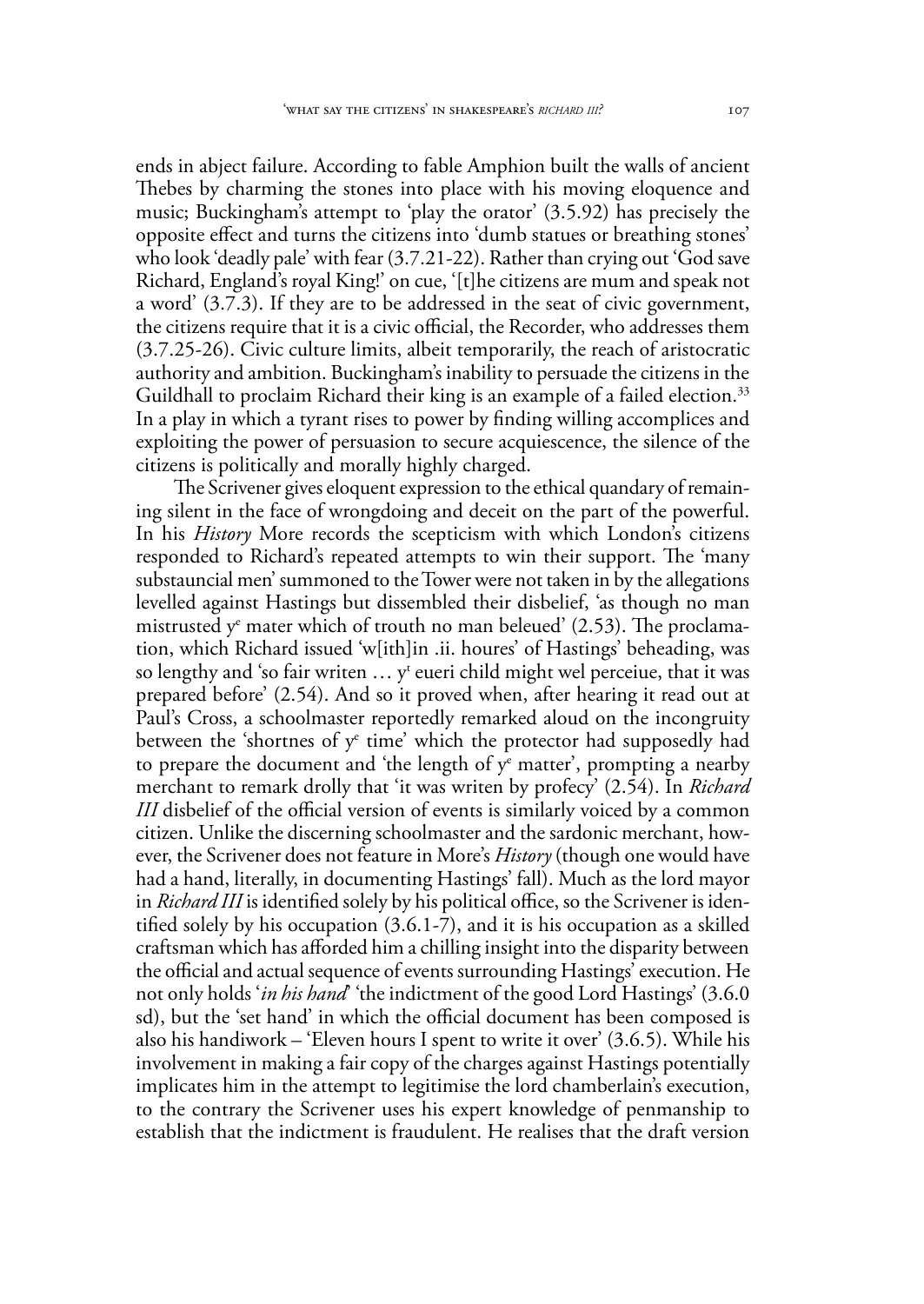must have been composed several hours *before* the alleged treason plot was supposedly discovered and Hastings was condemned because Catesby delivered the draft to him 'yesternight'. And he knows from experience that it would have taken 'full as long' to write as the formal copy, yet the indictment purports *and ought lawfully to be* the 'sequel' to those developments (3.6.4-7).<sup>34</sup> The Scrivener's knowledge of his craft exposes Richard's Machiavellian craft, yet the Scrivener is troubled by his own silence, which he regards as symptomatic of a society grown so corrupt that 'such bad dealing must be seen in thought' (3.6.14). But of course, in performance, the Scrivener does speak out publicly about the 'palpable device' which he has detected and shares his misgivings via print with an audience of readers, so he is neither 'so gross' as not to see nor 'so blind' morally as to say 'he sees it not' (3.6.10-12).

The Scrivener's fourteen-line 'quasi-sonnet' (Lull, ed., 2009, 3.6. n. 1-14) is one of the most arresting speeches in the play. However it is the silence of his fellow citizens at the Guildhall which reverberates most loudly. Until Buckingham reports on how his speech to the citizens at London's Guildhall fared, he and Richard have consistently won the compliance they needed to advance toward their goals. When Richard, anxious for news of whether he has won popular support for his bid to possess the crown, asks Buckingham 'what say the citizens?' Buckingham's stunned response, 'The citizens are mum and speak not a word' marks a turning point in the play (3.7.1-3). At first glance it may appear that Buckingham's failure is only a temporary setback which Richard swiftly reverses when he re-stages his 'election' within the precincts of Baynard's Castle. But the composition of the electorate at Baynard's Castle is very different to that at the Guildhall. In the first quarto Buckingham states that 'the Mayor and citizens' (3.7.61) have come to Baynard's Castle to confer with Richard on 'matters of great moment' (3.7.61-62); in the Folio version Buckingham specifies that the group of citizens comprises 'the Mayor, and aldermen' (3.7.65). The distinction is significant and bears directly on a second crucial variation between the two texts. The central question is whether the 'citizens entreat' Richard to become their king, as the lord mayor claims in both versions (3.7.181; *F*, 3.7.200). In the quarto an ensuing speech prefix indicates that 'A CITIZEN' urges Richard to recall the citizens as they make their exit; however, the mayor alone responds 'Amen' to Buckingham's cry: 'Long live, Richard, England's royal king!' (3.7.202, 220-221). In the Folio it is Catesby who urges Richard to recall the citizens but, according to a variant speech prefix, 'all' (not just the mayor) pronounce amen in response to Buckingham's exclamation proclaiming Richard their king (3.7.219, 239). But to whom does this 'ALL' refer? To the mayor and a clutch of the city's aldermen, as Buckingham's earlier comment (noted above) makes clear. The distinction is critical as it differentiates the silence of the multitude of citizens gathered at the Guildhall from the assent voiced at Baynard's Castle by a select number of London's civic elite.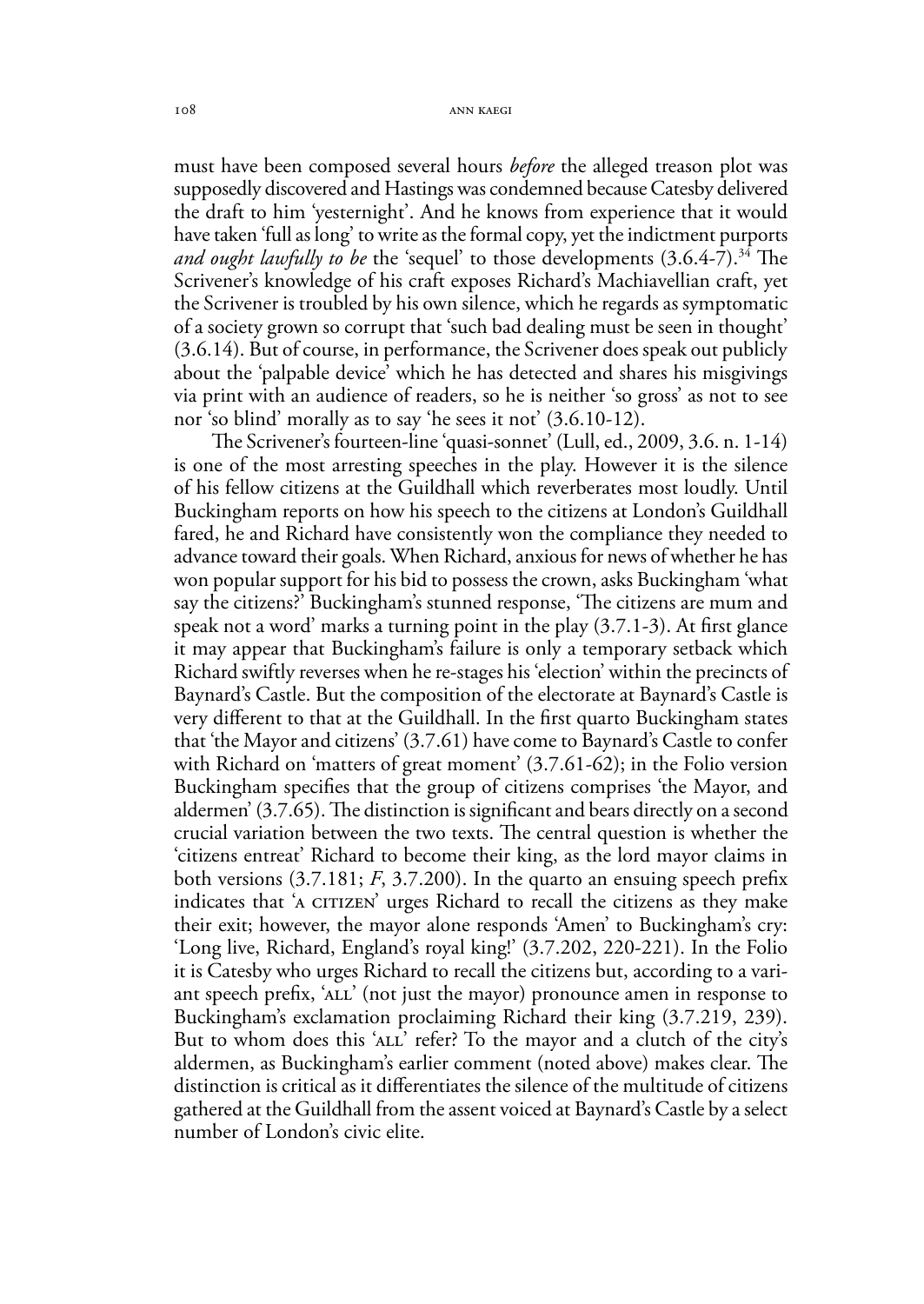Key elements of London's civic government were formally oligarchic. Executive authority resided with the twenty-six member court of alderman, each of whom held office for life. All aldermen customarily belonged to one of London's twelve most prosperous and powerful livery companies, known as the 'The Great Guilds', as did all mayors. And it was the aldermen who chose which of the two nominees, drawn from their ranks and selected by the liverymen, would serve as the next mayor.<sup>35</sup> The expectation that the City's governors would maintain the custom of communal feasting was another factor which further restricted access to the most senior and powerful civic offices, since the office-holder was expected to subsidise the growing cost of the annual cycle of civic commensality. As a result, in the last two decades of Elizabeth's reign the rising cost of office-holding meant that many were dissuaded from standing for the highest civic offices, and the positions of alderman, sheriff and mayor had become 'the preserve of the wealthy'.36 Thus while London's administrative substructure (the subdivision of its 26 wards into 242 precincts and 111 parishes) meant that civic participation in local administration was fairly widespread and extended far beyond the mayoralty and the court of aldermen (I.W. Archer 1991, 64-69; I.A. Archer 2000; Withington 2005, 52-53), executive power was highly concentrated and stratified by wealth and guild membership. More describes the episode at Baynard's Castle as a 'mockishe eleccion' (2.82), and this is what both versions of Shakespeare's *Richard III* stage. In neither the quarto nor the Folio do Buckingham and Richard succeed in persuading the corporate body of enfranchised freemen to acclaim Richard king. In the quarto the 'many' prove resistant to persuasion and twice over 'say not a word'; in the Folio version the only citizens who voice assent are drawn from the ranks of the City's oligarchic 'few'.

#### 7. *Theatre of a City*

If 'citizenship provided an identity which accelerated politicization' in early modern England (I.W. Archer 2000, 27), it was because citizenship in Elizabethan England consisted in much more than membership of a guild and possession of 'the freedom'; it was participatory and discursive. As self-governing communities the guild and the incorporated city or borough both 'provided a framework, or structure, for continuous and systematic public activity' by freemen in the sixteenth and seventeenth centuries (Withington 2007, 1017). Phil Withington argues that, in the course of the sixteenth century, the participatory and discursive nature of both guild and municipal administration 'intersected with the ideals of civic humanism to create a new kind of urban political culture' and 'what might be termed a "civic public sphere" ' (2007, 1018). The emerging outlines of such a civic public sphere are perceptible in *Richard III*, not least when the body of corporate citizens gathered together at the Guildhall resist tyranny by stonily refusing to assent to the nomination of Richard as their king. Their silence does not prevent Richard from seizing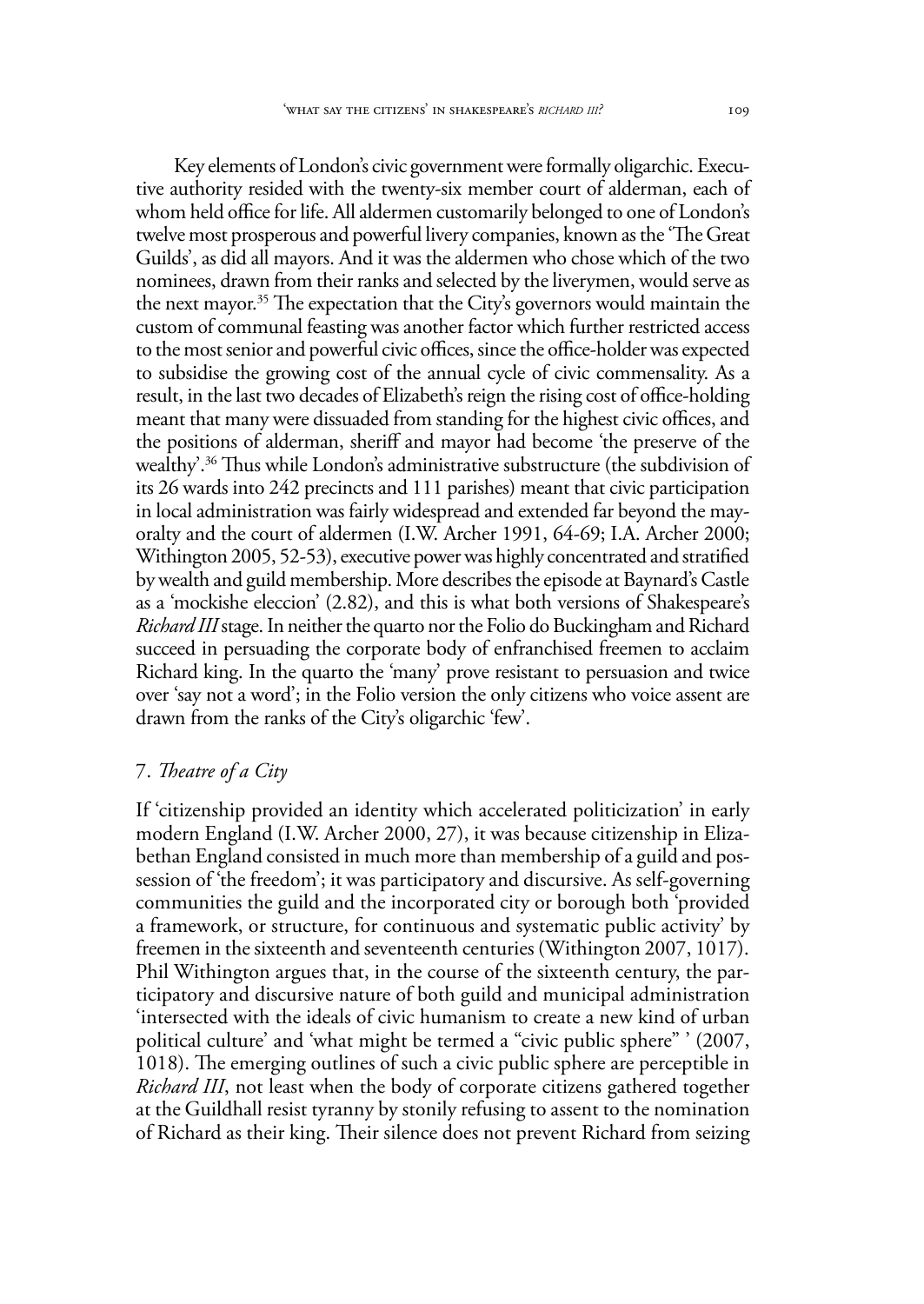the crown, it merely withholds from the usurper the popular legitimation he seeks. However, the very fact that he makes two concerted attempts to be elected king by the citizens of London and feels obliged to play the citizen to win their support speaks volumes. Richard boasts of being 'born so high' that he 'scorns the sun' (1.3.259-261) and mocks Edward IV and Hastings for suing to Mistress Shore, yet it is Richard who whorishly prostitutes his tongue and speaks like a citizen to court popular favour.

The incursion of the City and of citizens into the drama of state and the play of history is a little regarded yet recurrent feature of Shakespeare's *Richard III*. When Buckingham welcomes Prince Edward to London he calls the City Edward's 'chamber' (3.1.1), a reference to the traditional conception of the capital as *camera regis*, 'the king's chamber' (see Munro 2005, 12, 77, 83). Conventionally, the trope affirms the subordination of the City to the Crown, yet on this occasion the audience's foreknowledge of Buckingham's malign intentions and the prince's fate taint it with menace. However, it is not Buckingham's treachery which alone unsettles the conventional application of the trope in *Richard III*. For in this highly meta-theatrical drama, we are especially mindful that when Prince Edward enters London he also enters onto the stage of a commercial playhouse which was itself a product of London's expanding market economy (see Agnew 1986; Bruster 1992; Howard 2007). The London setting, the incorporation of citizens, Richard's adoption of citizen idioms and direct involvement of citizens in pivotal affairs of state through his failed attempts at popular election transform the playhouse into a *camera civica* or 'city chamber' and, momentarily, into a *camera civium* or 'citizen's chamber'. It is into this civic and commercial chamber that successive Shakespearean rulers and would-be rulers, English and Roman, are obliged to step, and it is within the walls of this 'theatre of a city'37 that several judge it necessary, advantageous or both to try their hand at playing the citizen to secure power.

1 Arguably commercial expansion is a feature of 'structural urbanisation', a term used by urban historians to describe the concentration of 'large-scale, coordinated activities', such as 'a centralized state, the production and exchange of goods via large-scale markets, the organization and delivery of resources, especially water and services such as trash collection', and coordinated transportation. Karen Newman argues that the confluence of demographic and structural urbanisation led to 'an unprecedented concentration of both financial and cultural capital and … distinctive urban behaviours, social geographies, and new forms of sociability in the early modern city' (2007, 2-3).

2 Boulton's estimate of 70,000 in 1550 is relatively conservative and indicates a near trebling of London's population by 1600 (1987, 3). Finlay and Shearer estimate 'around 120,000 in 1550' (1986, 48); Harding considers this to be inflated and offers a tentative estimate of 61,000-75,000 for the period 1548-50 (1990, 123, and table 1 on 112). Keene puts the number closer to 80,000 (2001, 7; see also Finlay 1981; Newman 2007, 2). Rappaport excludes the suburbs and outparishes of the City to arrive at an estimated population of about 150,000 in 1600 (1989, 61, n.1).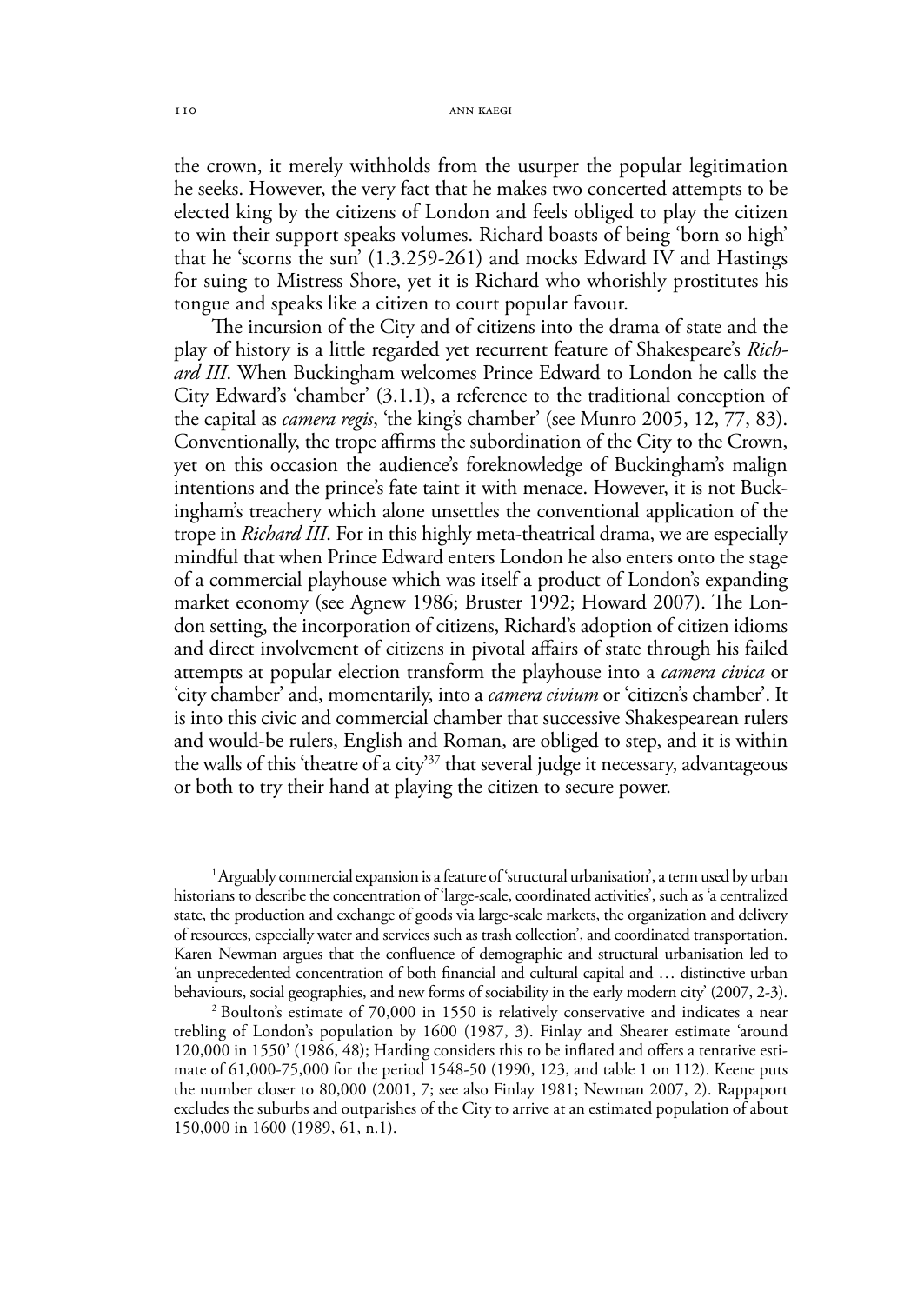$3$  Boulton remarks that, as its death rate exceeded its birth rate, 'most of London's growth was sustained by immigration – particularly the immigration of young adults'. He calculates that, 'for the period 1550 to 1650 … one in eight of the survivors of the nation's births would have been destined to have direct experience of life in the capital' (1987, 3; see also Bucholz and Ward 2012, 64-70).

<sup>4</sup> After being 'called to the freedom' by swearing an oath before the masters and wardens of their guild at the company hall and paying a fee, new companymen usually went to London's Guildhall later that same day or soon after to be sworn a citizen of London, completing what was in effect a duplex ceremony for conferring municipal privileges (see Rappaport 1989, 23- 24; Bucholz and Ward 2012, 80).

5 I borrow the terms 'corporate citizen' and 'corporate citizenship' from Phil Withington (2007). Theodore B. Leinwand proposes 'merchant-citizen' but acknowledges that this hyphenated term blurs important distinctions in status and economic activity among merchants involved in overseas trade, shopkeepers (householders) who had no such trade links, and journeymen (1986, 21).

 $6$ The lawyer John Manningham reported that 'almost any man for some  $40<sup>£</sup>$ . may buy his freedome, and these are called freed by redemption'; nonetheless, over eighty per cent of company admissions were through apprenticeships (Porter 2009, 41; see also Rappaport 1989, 24), and even those entitled to claim the freedom by inheritance often undertook apprenticeships (Ramsay 1975, 34). On the methods of gaining the freedom see also Barry 2000, 191-192. 7 See also J.M. Archer 2005, 1, 9. Though Shakespeare was a foreigner in London, his

father's artisanal identity as a glove maker and involvement in town politics in Stratfordupon-Avon would have afforded the playwright some insight into the status, culture and administrative roles of burgesses.

8 Wrightson 2000, 80. Although no law barred them from citizenship, in practice few women became citizens. Some women apprenticed, 'usually as seamstresses or textile workers' (Bucholz and Ward 2012, 79). On women and guild status see Rappaport 1989, 36-42. On how city women pursued advancement despite being prevented from participating fully in most formal institutions see Hubbard 2012.

<sup>9</sup> 'Within the City therefore freemen were not a privileged minority élite but were ubiquitous in the social order' (Boulton 1987, 151; see also Pearl 1979, 13-14; Rappaport 1989, 53, 112; I.W. Archer 2000, 27). The percentage of residents who were freemen was likely to have been lower in the suburbs, where population growth was most concentrated (Finlay and Shearer 1986; Merritt 2001, 1).

<sup>10</sup> It is notable, for example, that Thomas More, a company member, citizen and former undersheriff of London, regularly refers to London's aldermen as the *senate*, the Guildhall as the *forum*, and never refers to the English as *subjects* in the Latin version of his *History of King Richard III*, doing so only once in the English version (More 1963, 2.62); (Wegemer 2007, 40-41).

11 Oliver Arnold's *The Third Citizen: Shakespeare's Theatre and the Early Modern House of Commons* (2007) is typical in including chapters on the *Henry VI* plays, *Titus Andronicus*, *The Rape of Lucrece*, *Julius Caesar* and *Coriolanus* but not on *Richard III*. John Michael Archer devotes approximately six of the 211 pages of his *Citizen Shakespeare: Freemen and Aliens in the Language of the Plays* (2005) to *Richard III*, but the play sits uneasily within the framework

<sup>12</sup> On popular participation in civic politics in *Coriolanus* see Kaegi 2008.

<sup>13</sup> In the first quarto the mayor alone pronounces 'Amen' (3.7.221) whereas in the Folio version the speech prefix 'all' indicates that the accompanying citizens do so as well (3.7.239), a point to which I will be returning. All citations from the first quarto printed in 1597 refer to *The First Quarto of King Richard III*, ed. by Peter Davison (Cambridge, Cambridge University Press, 1996). All citations from the First Folio version (1623) refer to the Folio-based edition of *King Richard III*, ed. by Janis Lull (Cambridge, Cambridge University Press, updated edition 2009).

<sup>14</sup> I borrow the expression from J.M. Archer 2005, 20.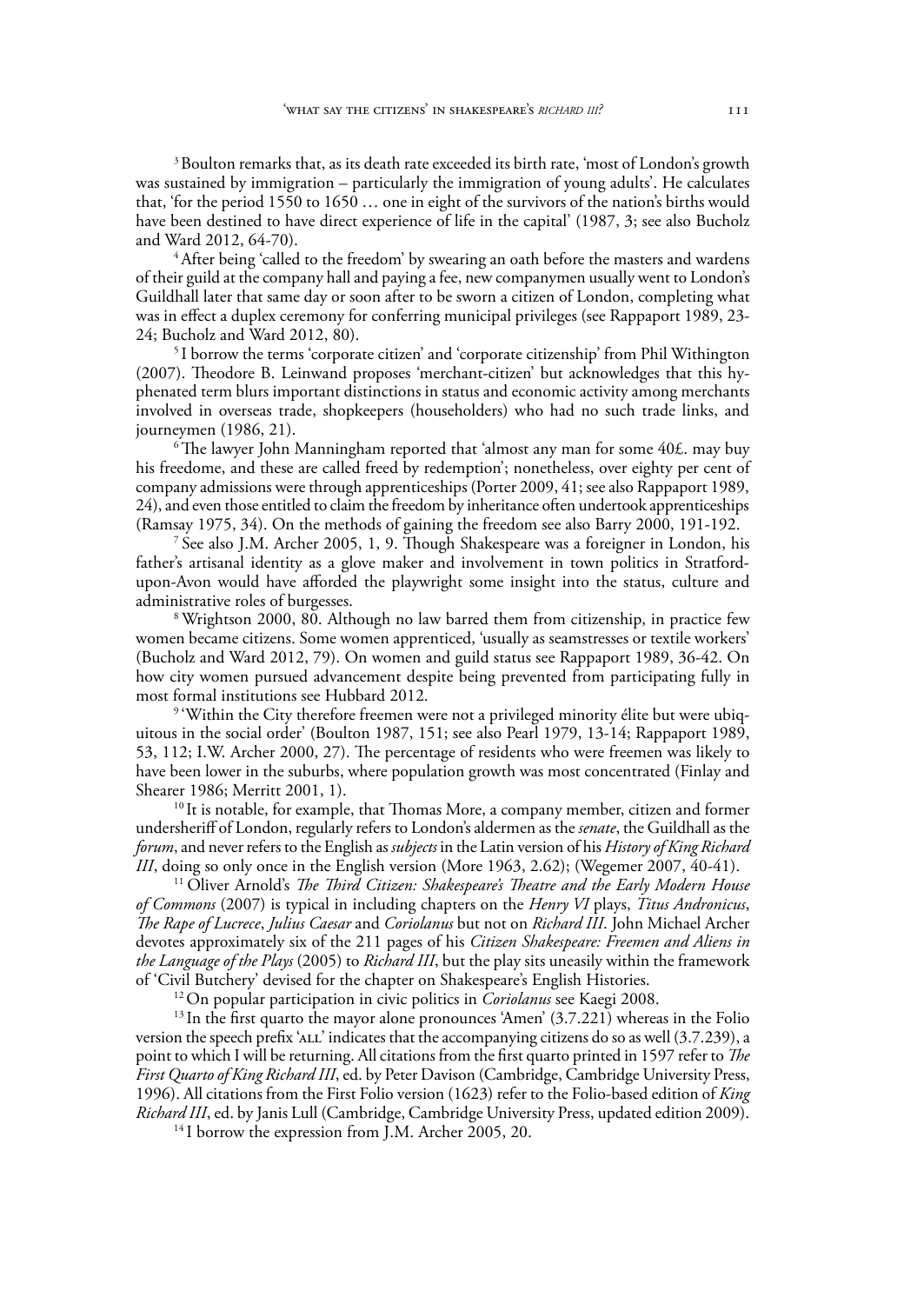<sup>15</sup> Shakespeareans are not alone in devoting insufficient attention to urban culture; Phil Withington argues that 'historians of both English politics and the English state have vastly underestimated the urban dimension of their subjects' (2005, 7).

<sup>16</sup> Also known as the Peasants' Revolt or Wat Tyler's Rebellion, the uprising was reportedly quelled after London's lord mayor mortally wounded Wat Tyler during a parley with the king.

17 Rowland 2010, 24; on Shakespeare see 27-34. On the influence of Stow's *Survey* on citizen history see Bonahue 1998; see also I.W. Archer 1995; Manley 1995; Merritt 2001.

18 A 'night-walker' is a term for a prostitute *OED n.*1b.

<sup>19</sup> On versions of the Shore legend and its cultural importance see Pratt 1970; Brown 1998; Wall 1998; Helgerson 2000; Steible 2003.

<sup>20</sup> Directors sometimes have Mistress Shore appear briefly alongside Hastings after Lord Stanley's messenger rouses him from his sleep in 3.2. In the recent Royal Shakespeare Company production directed by Roxana Silbert in Stratford-upon-Avon in 2012, Mistress Shore also appeared in the first court scene (1.3), where she stood to the left of Edward IV's high throne while Queen Elizabeth occupied a much lower throne to his right.<br><sup>21</sup> Menenius addresses the citizens similarly as 'masters, my good friends, mine honest

neighbours' in *Coriolanus* (1.1.61). The rank of 'householder' entitled guildsmen to open a shop and employ apprentices, and is a level above the rank of 'journeyman' (wage-labourer) at which most former apprentices entered a guild. In stricter usage a master of a guild was someone who had attained the senior rank of 'liveryman' and been selected to manage the guild, together with the wardens and court of assistants. The latter sense would be consistent with the citizens serving as justices of the peace, but is not typically Shakespearean usage.

<sup>22</sup> Although supportive of the view that such men should 'have no voice nor authoritie in our common wealth', Smith grudgingly admits that even '[t]he fourth sort … be not altogether neglected' due to the absence of requisite numbers of yeomen 'in cities and corporate townes' and the need to fill lesser offices in villages that previously had not employed 'such lowe and base persons' (1906, 1.24).

<sup>23</sup> For a wide-ranging reappraisal of the supposed decline in neighbourliness see Wrightson 2007.

<sup>24</sup> Muldrew 2001, 88-89; on inflation in sixteenth-century England and the crisis of the 1590s see also Rappaport 1989, 14-15; Wrightson 2000, 116-120, 145-149, 193-194, 197.

<sup>25</sup> 'Due to the preponderance of credit transactions, and the increasing problems of maintaining trust as chains of credit grew longer, a reputation for honesty, trustworthiness and good neighbourliness became an attribute of wealth, enabling someone to do more business. This meant that reputation was no less a part of someone's "value" than any monetary calculation of their alienable property' (Muldrew 2001, 98; see also 105). See also Boulton 1987, 138-154; Muldrew 1998, 124-127; Wrightson 2007, 24, 26.

<sup>26</sup> Keith Wrightson describes the broader period from 1560 to 1640 as being 'perhaps the most litigious period in English history' and finds evidence of 'a greater willingness to suppress the traditional assumption that litigation was to be avoided as a breach of charity, and to involve public authority in the handling and settlement of disputes' (2007, 37). As most suits concerned unpaid debts or breaches of commercial agreements, the steep rise in civil litigation may simply reflect the increased volume of commercial transactions (Withington 2005, 31).

<sup>27</sup> From the Middle Ages through to the early seventeenth century, the office of justice of the peace was restricted 'to the recorder, the current lord mayor and those aldermen who had already held that position' (Dabhoiwala 2006, 798-799).<br><sup>28</sup> Pedlars were omitted along with tinkers from the new vagrancy act issued by James I

and VI in 1604 (Fumerton 2006, 3-4).

<sup>29</sup> 'Clipping' refers to the practice of trimming slivers from the edges of gold or silver coins and then flattening their rim.

<sup>30</sup> Muldrew calculates that 'by the end of the sixteenth century the demand for money had probably increased by something like 500 to 600 per cent, while the supply of coins hardly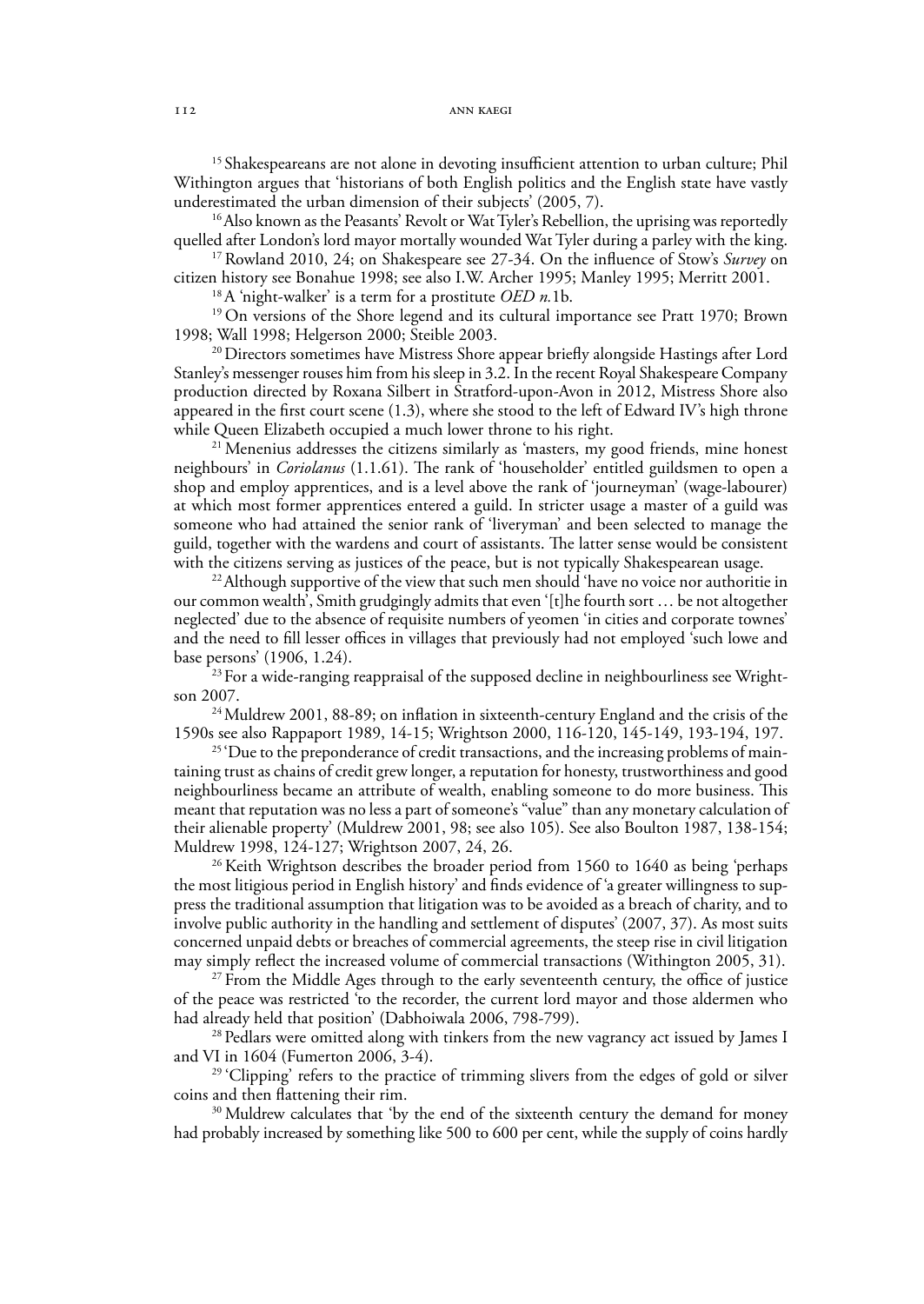expanded at all'. Moreover, the best coins tended to be hoarded by wealthy tradesmen and merchants 'for long-distance trade or for moneylending', making gold coins especially scarce (2001, 88, 90, 95).

 $31$  I borrow the expression 'journeyman in murder' from Wiggins 1991.

<sup>32</sup> 1587, 3.711. As Shakespeare drew on the chronicles of both Hall and Holinshed in *Richard III*, I have opted to quote directly from More's *History* for consistency. All quotations from *The History of King Richard III* by Sir Thomas More are from the Yale edition of *The Complete Works of St. Thomas More, Volume 2*, edited by Richard S. Sylvester (New Haven and London, Yale University Press, 1963). All references to this work are to this edition and are provided in parenthesis after the quotation.

33 Mark Kishlansky argues that, prior to 1640, '[c]ontested elections were failures … They represented a breakdown in … the safeguards designed to prevent them'. 'Communities', he explains 'were not used to contested choices' (1986, 73, 55).

34 As Paola Pugliatti argues, 'although he is responsible for the spatial *sequel* (the chain of words which compose the official text), he is not for the temporal *sequence*, the chain of events which led to Hastings' execution: the trick he has detected (the fact that the *sequel* was composed before the *sequence* of the accusation and condemnation began) is precisely what excludes his responsibility in the formal validation of the events' (1996, 210).

35 I.W. Archer 1991, 18-19, 29; Bucholz and Ward 2012, 8, 77-78, 82-83. Archer calculates that 'There were probably 2,500 liverymen in late Elizabethan London, constituting about 10 per cent of householders in the capital' (19).

36 I.W. Archer 1991, 18. Archer calculates that from 1579 until the end of Elizabeth's reign there were at least fifty-six refusals to take on the burdens and mounting expense of the office of sheriff of London (1991, 21). In *The Shoemaker's Holiday,* the mayor predicts that Simon Eyre 'shall spend some of his thousands' (sc. 9.71) if elected sheriff. Firk subsequently greets the news of Eyre's election as a mixed blessing, exclaiming 'My master is chosen, my master is called, nay, *condemned* … to be sheriff of the city …' (sc.10.3-5; added emphasis).

37 I borrow the phrase from J.E. Howard's book, *Theatre of a City: The Places of London Comedy, 1598-1642* (2007).

#### *Works Cited*

Agnew Jean-Christophe (1986), *Worlds Apart: The Market and the Theatre in Anglo-American Thought, 1550-1750*, Cambridge, Cambridge University Press.

- Anonymous (1929 [1594]), *The True Tragedy of Richard III*, ed. by W.W. Greg, Oxford, Printed for the Malone Society by Oxford University Press.
- Archer I.A. (2000), 'Politics and Government, 1540-1700', in P. Clark, ed., *Cambridge Urban History of Britain, Vol. 2: 1540-1840*, Cambridge, Cambridge University Press, 235-262.

Archer I.W. (1991), *The Pursuit of Stability: Social Relations in Elizabethan London,* Cambridge, Cambridge University Press.

Archer I.W. (1995), 'The Nostalgia of John Stow', in D.L. Smith, R. Strier and D. Bevington, eds, *The Theatrical City: Culture, Theatre and Politics in London 1576- 1649*, Cambridge, Cambridge University Press, 17-34.

Archer I.W. (2000), 'Popular Politics in the Sixteenth and Early Seventeenth Centuries', in P. Griffiths, ed., *Londinopolis: Essays in the Social and Cultural History of Early Modern London*, Manchester, Manchester University Press, 26-46.

Archer J.M. (2005), *Citizen Shakespeare: Freemen and Aliens in the Language of the Plays*, Houndmills-New York (NY), Palgrave Macmillan.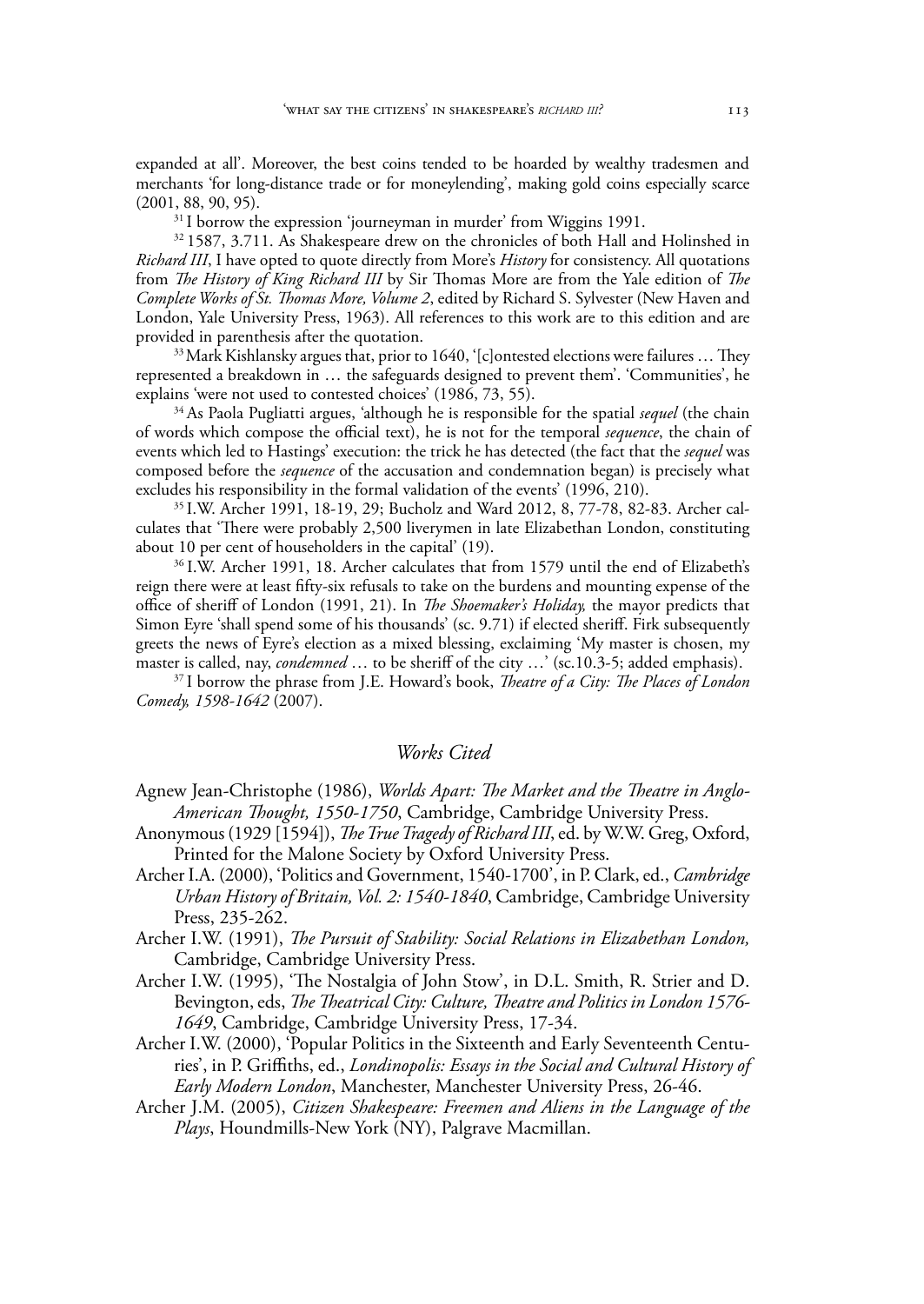Arnold Oliver (2007), *The Third Citizen: Shakespeare's Theatre and the Early Modern House of Commons*, Baltimore (ML), Johns Hopkins University Press.

- Barry Jonathan (2000), 'Civility and Civic Culture in Early Modern England: The Meanings of Urban Freedom', in P. Burke, B. Harrison and P. Slack, eds, *Civil Histories: Essays Presented to Sir Keith Thomas*, Oxford, Oxford University Press, 181-196.
- Berry Ralph (1985), *Shakespeare and the Awareness of the Audience*, London-Basingstoke, Macmillan.
- Bonahue E.T. Jr. (1998), 'Citizen History: Stow's *Survey of London*', *Studies in English Literature, 1500-1900* 38, 1, 61-85.
- Boulton Jeremy (1987), *Neighbourhood and Society: A London Suburb in the Seventeenth Century*, Cambridge, Cambridge University Press.
- Brown R.D. (1998), ' "A Talkative Wench (Whose Words a World Hath Delighted in)": Mistress Shore and Elizabethan Complaint', *The Review of English Studies* 49, 395-415.
- Bruster Douglas (1992), *Drama and the Market in the Age of Shakespeare*, Cambridge, Cambridge University Press.
- Bucholz R.O. and J.P. Ward (2012), *London: A Social and Cultural History, 1550- 1750*, Cambridge, Cambridge University Press.
- Capp Bernard (2003), *When Gossips Meet: Women, Family, and Neighbourhood in Early Modern England*, Oxford, Oxford University Press.
- Dabhoiwala Faramerz (2006), 'Summary Justice in Early Modern London', *English Historical Review* 492, 796-822.
- Dekker Thomas (2002 [1599]), 'The Shoemaker's Holiday', in D. Bevington, L. Engle and K. Eisaman Maus, eds, *English Renaissance Drama: a Norton Anthology*, New York (NY)-London, W.W. Norton, 488-543.
- Finlay Roger (1981), *Population and Metropolis: The Demography of London 1580- 1650*, Cambridge, Cambridge University Press.
- Finlay Roger and Beatrice Shearer (1986), 'Population Growth and Suburban Expansion', in A.L. Beier and R. Finlay, eds, *London 1500-1700: The Making of the Metropolis*, London, Longman, 37-59.
- Fumerton Patricia (2006), *Unsettled: The Culture of Mobility and The Working Poor in Early Modern England*, Chicago (IL)-London, University of Chicago Press.
- Gowing Laura (2000), ' "The freedom of the streets": Women and Social Space, 1560- 1640', in P. Griffiths, ed., *Londinopolis: Essays in the Social and Cultural History of Early Modern London*, Manchester, Manchester University Press, 130-151.
- Harding Vanessa (1990), 'The Population of London, 1550-1700: A Review of the Published Evidence', *London Journal* 15, 111-128.
- Helgerson Richard (2000), 'Weeping for Jane Shore', in *Adulterous Alliances: Home, State, and History in Early Modern European Drama and Painting*, Chicago (IL)- London, University of Chicago Press, 33-56.
- Holinshed Raphael (1587), *The Third Volume of Chronicles*, London.
- Howard J.E. (2007), *Theatre of a City: The Places of London Comedy, 1598-1642*, Philadelphia (PA), University of Pennsylvania Press.
- Hubbard Eleanor (2012), *City Women: Money, Sex, and the Social Order in Early Modern London*, Oxford, Oxford University Press.
- Kaegi Ann (2008), ' ''How apply you this?" Conflict and Consensus in Coriolanus', *Shakespeare* 4, 378-394.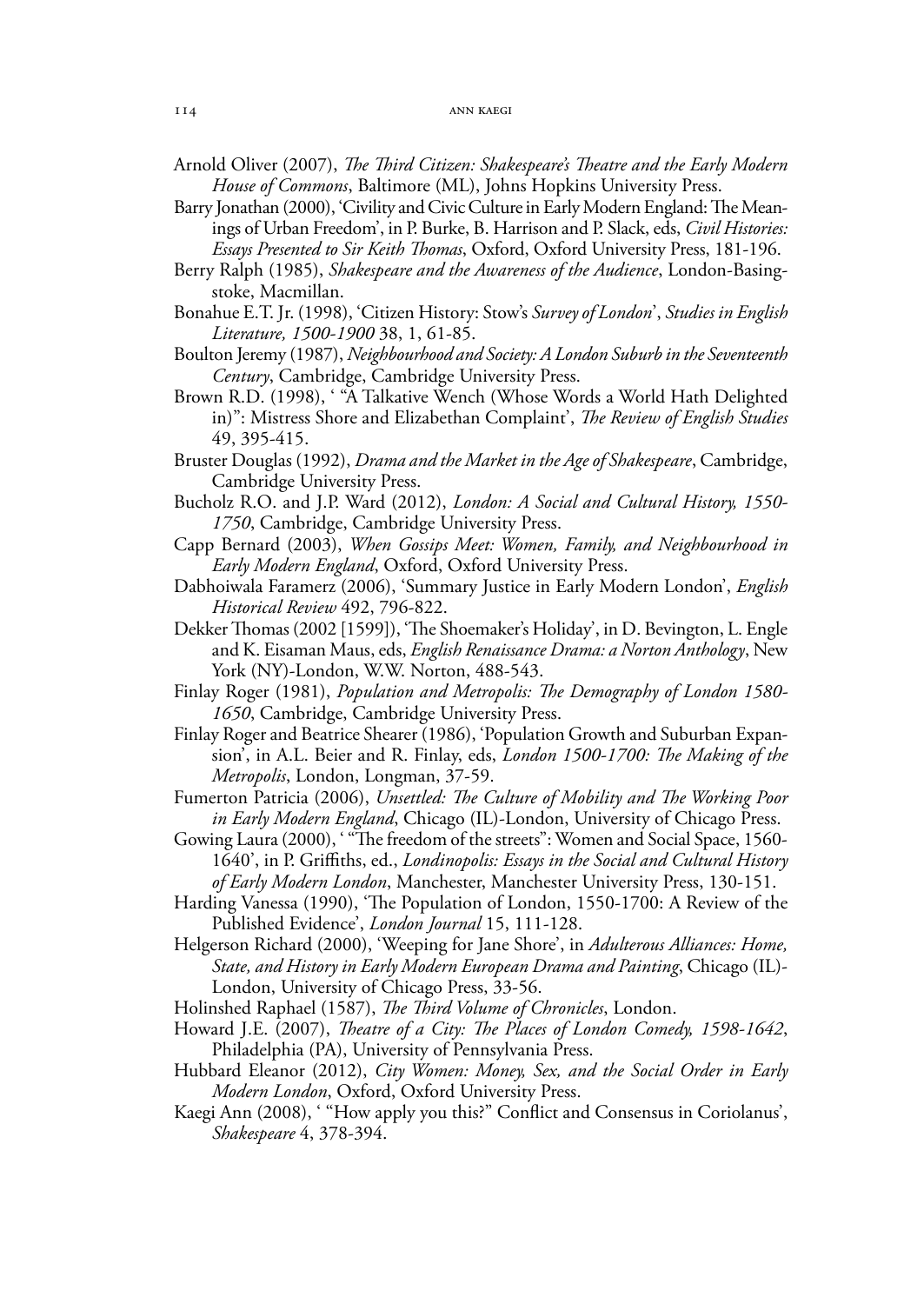- Keene Derek (2001), 'Growth, Modernisation and Control: the Transformation of London's Landscape, c.1500-c.1760', in P. Clark and R. Gillespie, eds, *Two Capitals: London and Dublin 1500-1840*, Proceedings of the British Academy 107, Oxford, Oxford University Press, 7-38.
- Kishlansky M.A. (1986), *Parliamentary Selection: Social and Political Choice in Early Modern England*, Cambridge, Cambridge University Press.
- Leinwand T.B. (1986), *The City Staged: Jacobean Comedy, 1603-13*, London-Madison (WI), University of Wisconsin Press.
- Lull Janice, ed. (2009), *King Richard III by William Shakespeare*, The New Cambridge Shakespeare, Cambridge, Cambridge University Press.
- Manley Lawrence (1995), 'Of Sites and Rites', in D.L. Smith, R. Strier and D. Bevington, eds, *The Theatrical City: Culture, Theatre and Politics in London, 1576-1649*, Cambridge, Cambridge University Press, 35-54.
- Merritt J.F. (2001), 'Introduction: Perceptions and Portrayals of London 1598-1720', in J.F. Merritt, ed., *Imagining Early Modern London: Perceptions & Portrayals of the City from Stow to Strype, 1598-1720*, Cambridge, Cambridge University Press, 1-24.
- More Sir Thomas (1963 [c. 1513]), 'The History of King Richard III', in R.S. Sylvester, ed., *The Complete Works of St. Thomas More*, vol. II, New Haven (CT), Yale University Press.
- Muldrew Craig (1998), *The Economy of Obligation: The Culture of Credit and Social Relations in Early Modern England*, Basingstoke-New York (NY), Palgrave Macmillan.
- Muldrew Craig (2001), ' "Hard Food For Midas": Cash and Its Social Value in Early Modern England', *Past and Present* 170, 78-120.
- Munro Ian (2005), *The Figure of the Crowd in Early Modern London: The City and Its Double*, Houndmills-New York (NY), Palgrave Macmillan.
- Newman Karen (2007), *Cultural Capitals: Early Modern London and Paris*, Princeton (NJ)-Oxford, Princeton University Press.
- Pearl Valerie (1979), 'Change and Stability in Seventeenth-century London', *London Journal* 5, 3-34.
- Porter Stephen (2009), *Shakespeare's London: Everyday Life in London 1580-1616*, Stroud, Amberley.
- Pratt S.M. (1970), 'Jane Shore and the Elizabethans: Some Facts and Speculations', *Texas Studies in Literature and Language* 11, 1293-1306.
- Pugliatti Paola (1996), *Shakespeare the Historian*, Houndmills, Macmillan.
- Ramsay G.D. (1975), *The City of London in International Politics at the Accession of Elizabeth Tudor*, Manchester, Manchester University Press.
- Rappaport Steve (1989), *Worlds Within Worlds: Structures of Life in Sixteenth-Century London*, Cambridge, Cambridge University Press.
- Rowland Richard (2010), *Thomas Heywood's Theatre, 1599-1639: Locations, Translations, and Conflict*, Farnham, Ashgate.
- Sacks D.H. (2000), 'London's Dominion: The Metropolis, the Market Economy, and the State', in L.C. Orlin, ed., *Material London, ca. 1600*, Philadelphia (PA), University of Pennsylvania Press, 20-54.
- Selwood Jacob (2010), *Diversity and Difference in Early Modern London*, Farnham-Burlington (VT), Ashgate.